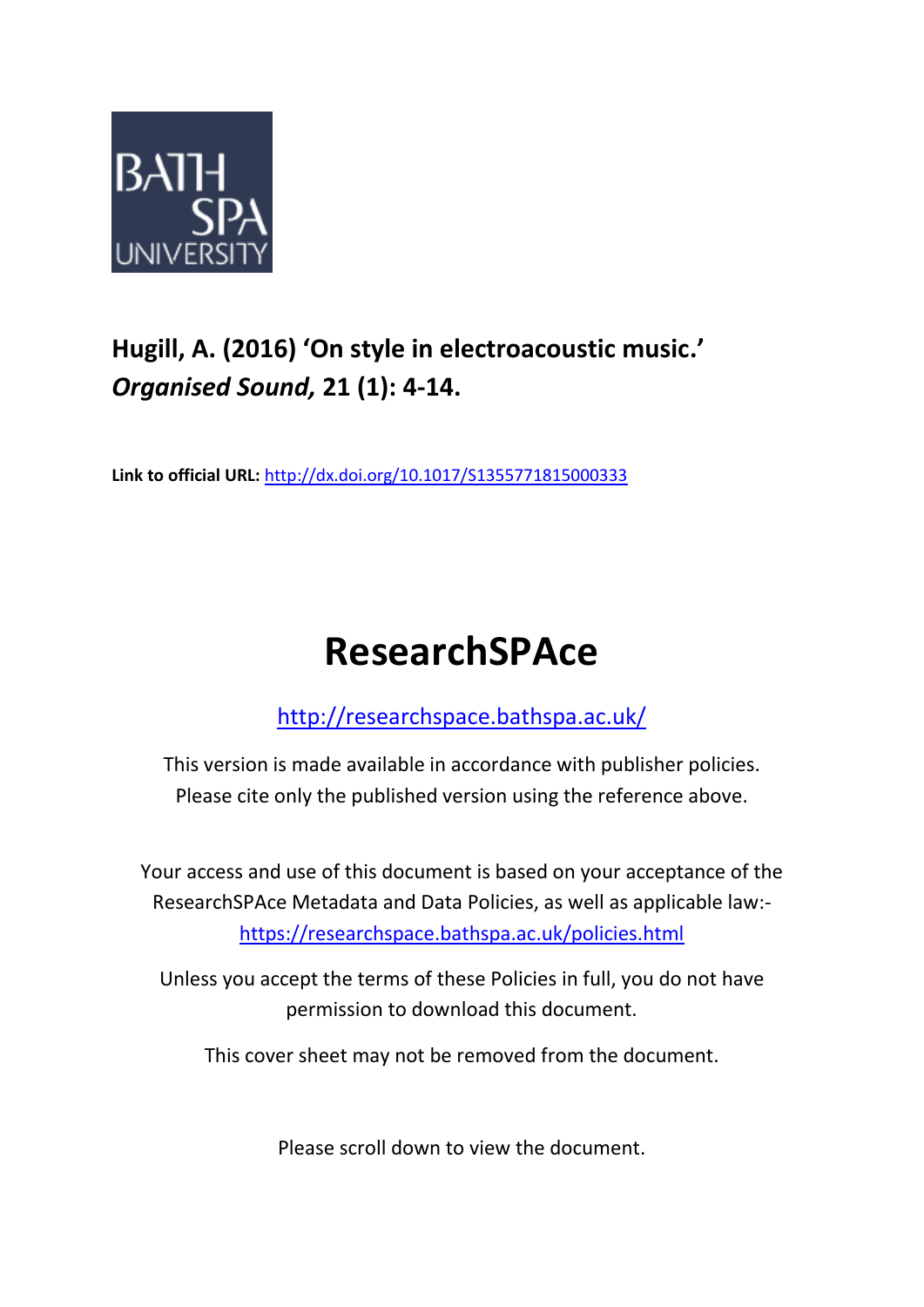### **On Style in Electroacoustic Music**

#### *(Accepted Manuscript)*

#### **ANDREW HUGILL**

Bath Spa University, Centre for Creative Computing, Corsham Court Campus, Corsham, Chippenham, SN13 0BZ, UK

#### Email: a.hugill@bathspa.ac.uk

**This article argues for the habilitation of a concept of style in electroacoustic music. It surveys the reasons for the neglect of style, looking in particular at the modernist embedding of electroacoustic theory and the consequences of postmodern genre formations. It considers the extent to which academic understanding of the materiality of music has moved from the analysis of sound to the analysis of media. It offers a critique of notions of sonic inclusivity and the differentiation of electroacoustic music from instrumental music. It emphasises the importance of comparative analysis and understanding the elements of style in electroacoustic music. It critically examines a number of techniques and frameworks for stylistic analysis. It concludes by encouraging the electroacoustic music community to engage more fully with notions of style.**

#### **1. INTRODUCTION**

This article argues for the habilitation of a concept of style in electroacoustic music. Understanding style would tell us much about electroacoustic music practice: its composition, reception, cultural and historical position, in fact all the things that set it apart from other forms of music. Through a focus on style, we will be able to detect the patterns and variations that situate it within various fields, be they artistic, philosophical, historical, geographical, societal, ethnographical and so on. Stylistic analysis would meaningfully expose the artistic fingerprints of individual composers or groups of composers. The advance of globalisation, which has been so unfettered during the past few decades, would be subjected to a more detailed critical scrutiny.

However, style seems to be a topic that is largely ignored by electroacoustic music studies. If a full understanding of why that is the case can be achieved, then a flowering of musical appreciation of electroacoustic works could be the result. Knowing about style will offer readers and listeners a coherent framework through which to approach electroacoustic music itself. This has proved to be one of the major challenges for a music that is widely perceived as difficult. The constant blandishments to 'open your ears' and to accept sounds and their transformation in place of notes have often resulted in an oppressive atmosphere for audiences, who may feel inadequate to the task before them and disappointed when they make the effort.

#### **2. GENRE FORMATION**

Few genres in Western music have leapt fully fledged from the heads of their creators.

(Emmerson 1986: 1)

As electroacoustic music has steadily moved from a marginal position as a form of hybrid practice somewhere between *elektronische Musik* and musique concrète (Manning 2013: 203 *et seq*.) to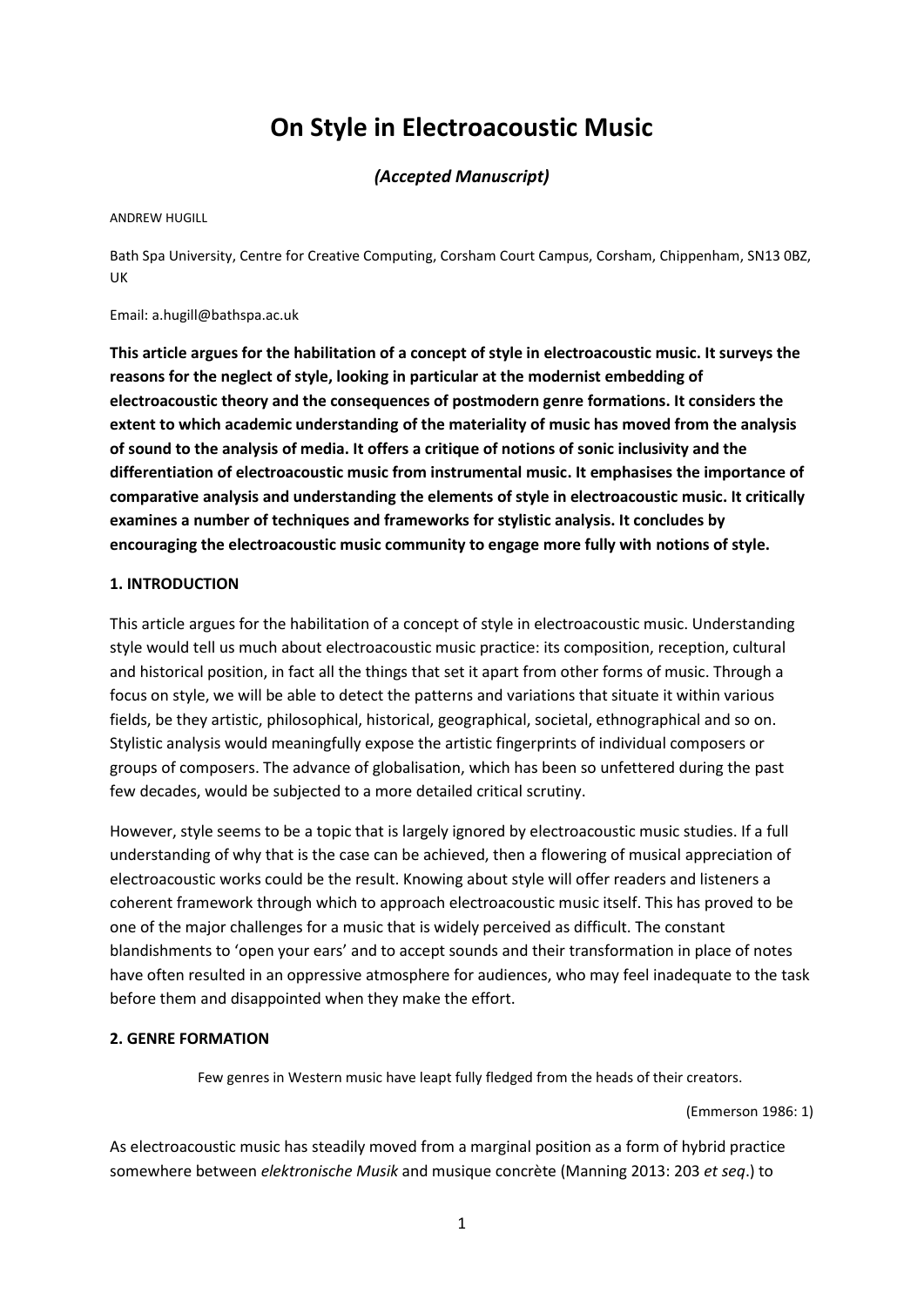incorporate 'any music in which electricity has had some involvement in sound registration and/or production' (Landy 1999: 61), so genres have begun to appear everywhere, like fake Georgian facades in the remnants of a 1960s concrete jungle. In flagrant contradiction of Simon Emmerson's opening premise in *The Language of Electroacoustic Music*, genres nowadays tend to form and dissolve at a dizzying rate.<sup>1</sup> This challenges some of the fundamental precepts of electroacoustic music, undermining its supposed neutrality and its global ambitions (Truax 2008: 104; Wishart 2008: 137). The way the electroacoustic concept has been fashioned over the decades (including in the pages of this esteemed journal) is contributing to its own disintegration.

For most people, the *genre* of electroacoustic music is recognisably different from electronic dance music, or soundscape, or sonic art. The term 'electroacoustic' is used (sometimes interchangeably with 'acousmatic') to refer to a tradition of predominantly academic composition that has blazed a trail of innovation but which nevertheless remains largely out of reach to the wider public, despite the promises made by digital technology to place sophisticated sound manipulation tools in the hands of everyone. The jargon of the electroacoustic genre ironically self-defines its own exclusivity: 'ironically' because its intention is exactly the opposite. Terms such as 'acousmatic', 'spectromorphology', or indeed 'electroacoustic' itself, set out with universalising aims, but end up defining a narrow field of practice and theory.

Now, there is no reason to be unduly concerned about the fate of terminologies: words come and words go. Indeed, it is one of the pleasures of language that it is seen to evolve to reflect the character of the times and the changing world around us. People will continue to make 'electroacoustic' music regardless of what it is called and genre classification is largely a ruse by commercial interests to increase sales of whatever seems to be the hottest property of the moment*.*  However, the commitment of the practitioners and analysts of electroacoustic music to these terms is more than just a matter of semantics. They embody a whole set of cultural assumptions, musical and practical conventions, aesthetic and technical values.

'Acousmatic', for example, purportedly describes a listening situation which could in theory be created anywhere but which, just like a laboratory, requires specialist equipment and a certain enlightened attitude on the part of those sharing in the experiments. The poetic supposedly transcends the medium in acousmatic music. By suppressing the visual apparatus of live performance in order to focus exclusively upon the sounds themselves, the enlightened listeners<sup>2</sup> are able to

 $\overline{a}$ 

<sup>1</sup> The Internet provides numerous musical genre generators; for example, the *Musical Genre Name Generator™* at SnarkMarket (2007). The humour of these generators resides in the fact that their results are by no means as improbable as they initially sound.

<sup>2</sup> Pythagoras, according to Iamblichus, divided his followers into the *akousmatikoi* (listeners) and the *mathematikoi* (teachers).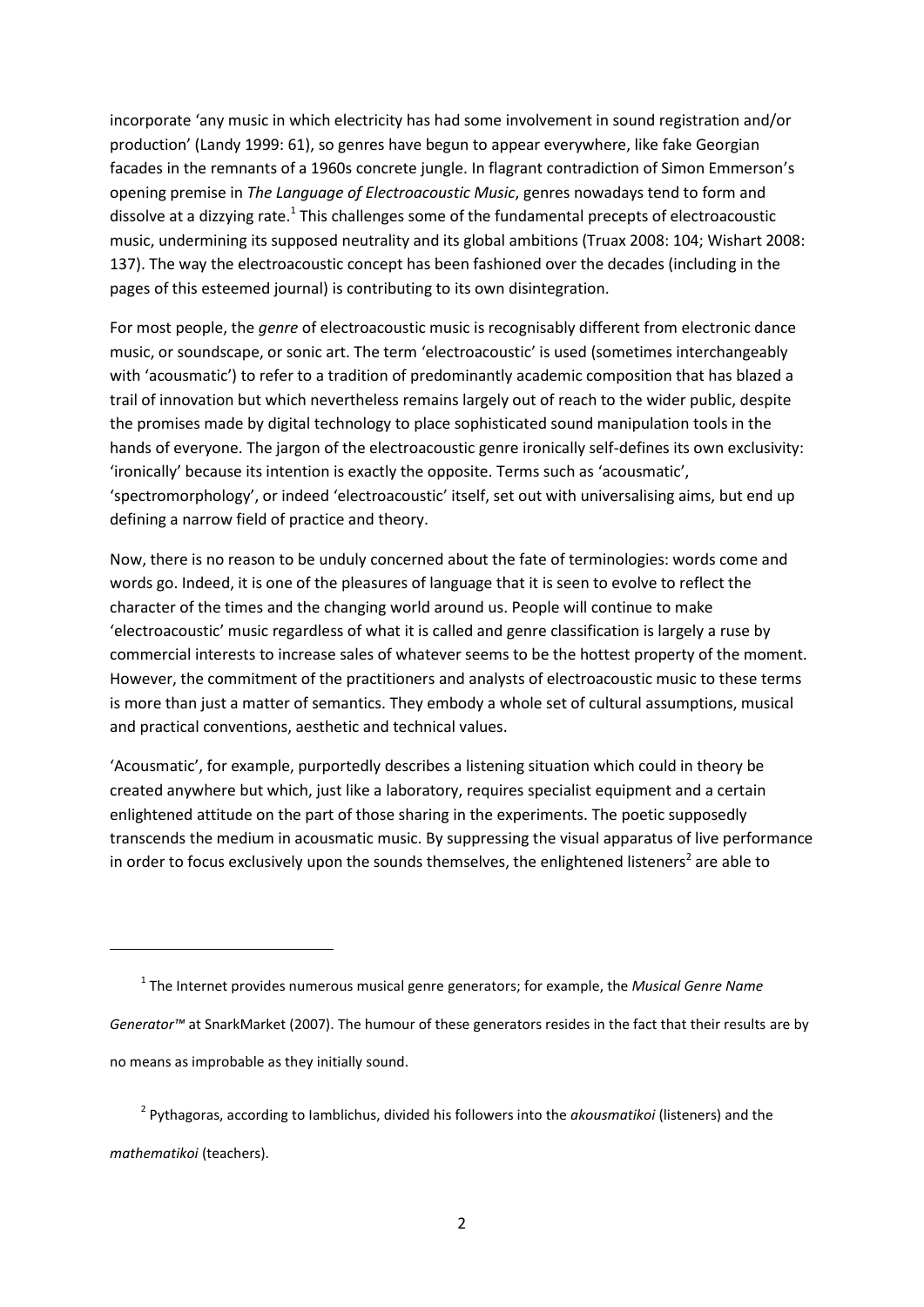savour in full the beauties of *écoute reduite* (reduced listening). 3 Yet the medium is paradoxically here at its most present, usually in the form of an unseen and highly sophisticated loudspeaker configuration. Acousmatic music has become a genre, defined by a common sense of purpose among its practitioners and underpinned by a set of values that are both aesthetic and technical:

> Pythagoras' curtain is not enough to discourage our curiosity about causes, to which we are instinctively, almost irresistibly, drawn. But the repetition of the physical signal, which recording makes possible, assists us here in two ways: by exhausting this curiosity, it gradually brings the sonorous object to the fore as a perception worthy of being observed for itself; on the other hand, as a result of ever more attentive and more refined listenings, it progressively reveals to us the richness of this perception.

#### (Schaeffer 2004: 78)

'Spectromorphology' digs deeper into the technical means by which this perceptual richness may be brought about and musically exploited. The word apparently describes nothing more than the shape of spectra, but has come to denote a particular kind of musical composition whose mannerisms are so well known as to be clichés. These begin with a palette of 'real world' sounds that are subjected to an array of spatial effects, diffusion practices, processing techniques and so on. As hundreds of Ph.D. students emulate the methods and practices of the masters of spectromorphological music, so the lexicon of its gestures has become solidified: praiseworthy, prize-worthy and instantly recognisable.

'Electroacoustic', the grandparent of such genre-defining/genre-resisting terms, describes a collision between the electronic and the acoustic that is eel-slippery in its ambiguity. It began life as an engineering term: an electro-acoustic transducer is either a transmitter that converts electricity into sound or a receiver that changes acoustic energy into electrical signals. This solid-state device became a metaphor for a kind of music that could mix electronic and acoustic impulses, whether live or pre-recorded. The omnipresent microphones and loudspeakers that embody this concept define the medium in much the same way as two violins, viola and cello define the medium known as 'string quartet'.

So, we arrive at a situation in the twenty-first century where one still encounters works for 'instrument and tape', since the recording medium is actually so unimportant as to require no further signal than that of its inclusion, yet the music is called 'electroacoustic' because of that very presence. Composers categorise their works as electroacoustic (as distinct from orchestral or instrumental) but also focus this into a subset of a larger vision. This is presumably because traditional descriptors reflect the detail of the instrumental combinations or number of performers, whereas this is much harder to specify in electroacoustic music. Even a description as precise as 'octophonic sound system' fails to capture the full detail of speaker locations or spatialisation set up, and implies a standardisation which is anything but agreed. There are as many octophonic configurations as there are electroacoustic arrays, each of which tends to embody its own particular style of music. Thus the BEAST system in Birmingham, UK, has a different configuration from the Acousmonium in Paris, France. Works may be performed on either system, but they differ in

<sup>3</sup> 'Pierre Schaeffer gave the name *reduced listening* to the listening mode that focuses on the traits of the sound itself, independent of its cause and its meaning' (Chion 1994: 29).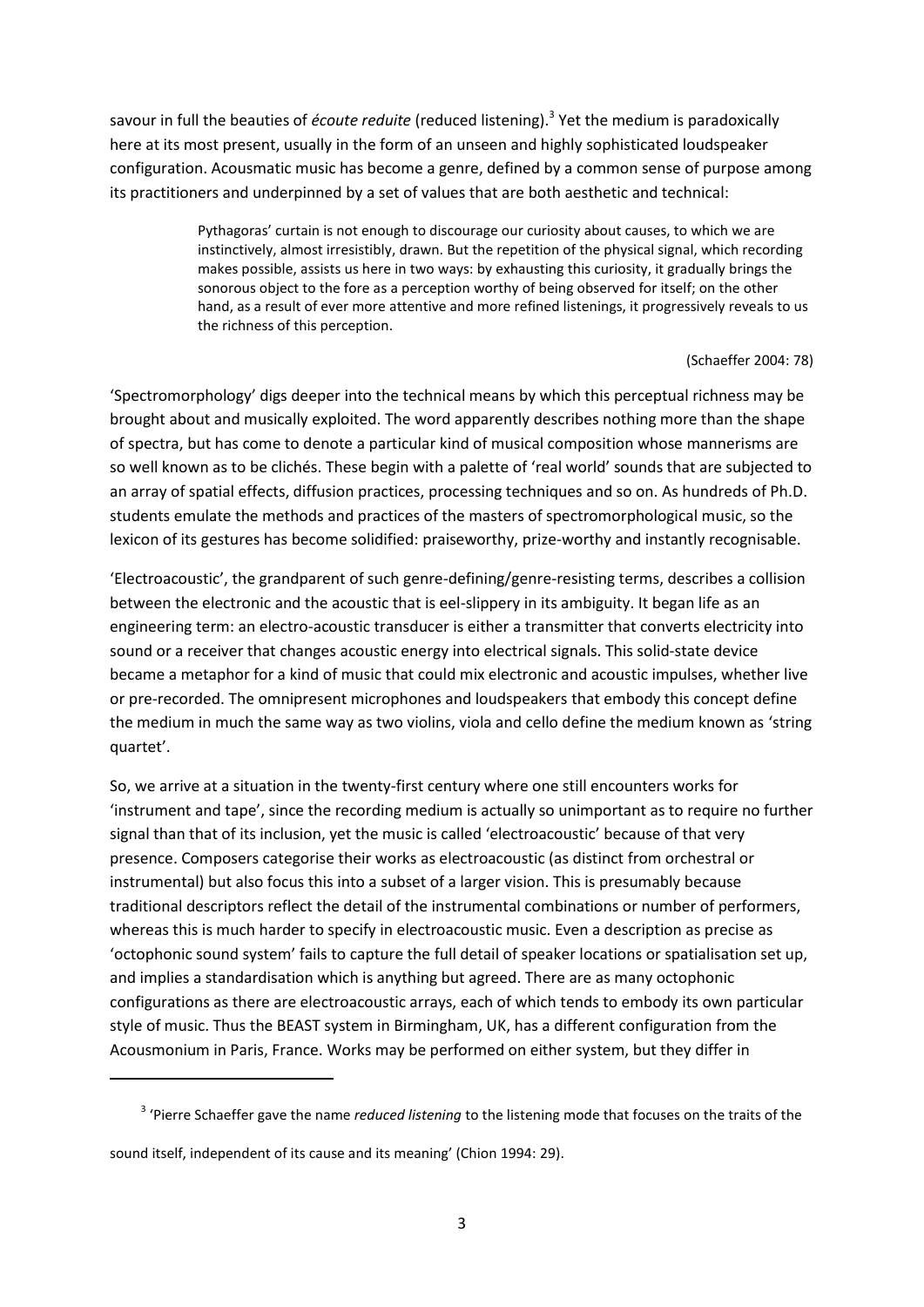character when that happens.<sup>4</sup> There is an element of interpretation of performance *style* in these differences that is not simply a result of variations in the configurations of speaker systems or the physical properties of the concert hall, but rather the deep embedding of a set of historical and aesthetic cultural practices.

#### **3. ELECTROACOUSTIC PERFORMANCE STYLE**

**.** 

Perhaps the nearest historical equivalent to this situation is the position of the organ in the seventeenth and eighteenth centuries. The various non-standard tunings that were commonly in use at that time meant that music which worked well in one particular church could sound markedly different when played elsewhere. This lack of standardisation produced much local variation, which hampered the wider spread of musical communication. The consequent adoption of equal temperament, which was heralded by Bach (amongst others) nevertheless met with lingering resistance. In England, for example, S. S. Wesley famously refused to use equal temperament until the middle of the nineteenth century. His organ works consequently contain some harmonically ambiguous passages that are clearly intended for another tuning system (Thistlethwaite and Vebber 1998: 51).

Part of the pleasure of attending an acousmatic concert is the observation of the way in which the sound system is configured and used. This focus on the means of delivery may even extend as far as the music itself, giving rise to a kind of 'technological listening' identified by Denis Smalley: 'Technological listening occurs when a listener "perceives" the technology or technique behind the music rather than the music itself, perhaps to such an extent that true musical meaning is blocked' (Smalley 1997: 110). This kind of listening appears not only at the level of the use of any particular software package or sound processing technique, but also in the way the diffusion is handled and the speakers are arranged. Spatialisation techniques are often the focus of this kind of attention, and the musical intentions of a particular gesture may be lost in favour of the search for technical novelty.

Lack of standardisation means that an acousmatic work may sound very different when performed on a sound system other than the one for which it was conceived. Part of the skill in sympathetic performance of such works therefore relies on an understanding of the style of the music. The musical style is embodied not just in the content of the soundfiles, but also in the performance practice of electroacoustic music. Performance interpretation is a real skill in this field that extends well beyond the generally perceived fader adjustments. The sound diffusion must accurately reflect the intentions, or rather the perceived intentions, of the creator(s) of the music. But how are these intentions understood? The appreciation of musical style derives from the specificity of the electroacoustic content, its gestures and methods, its techniques and aesthetics. Set against this is

challenged the move away from radio and fixed media towards the values and rituals of the concert hall (e.g. Radford 2014, and elsewhere).

 $<sup>4</sup>$  Nor is the acousmatic concert the only electroacoustic performance situation. Several writers have</sup>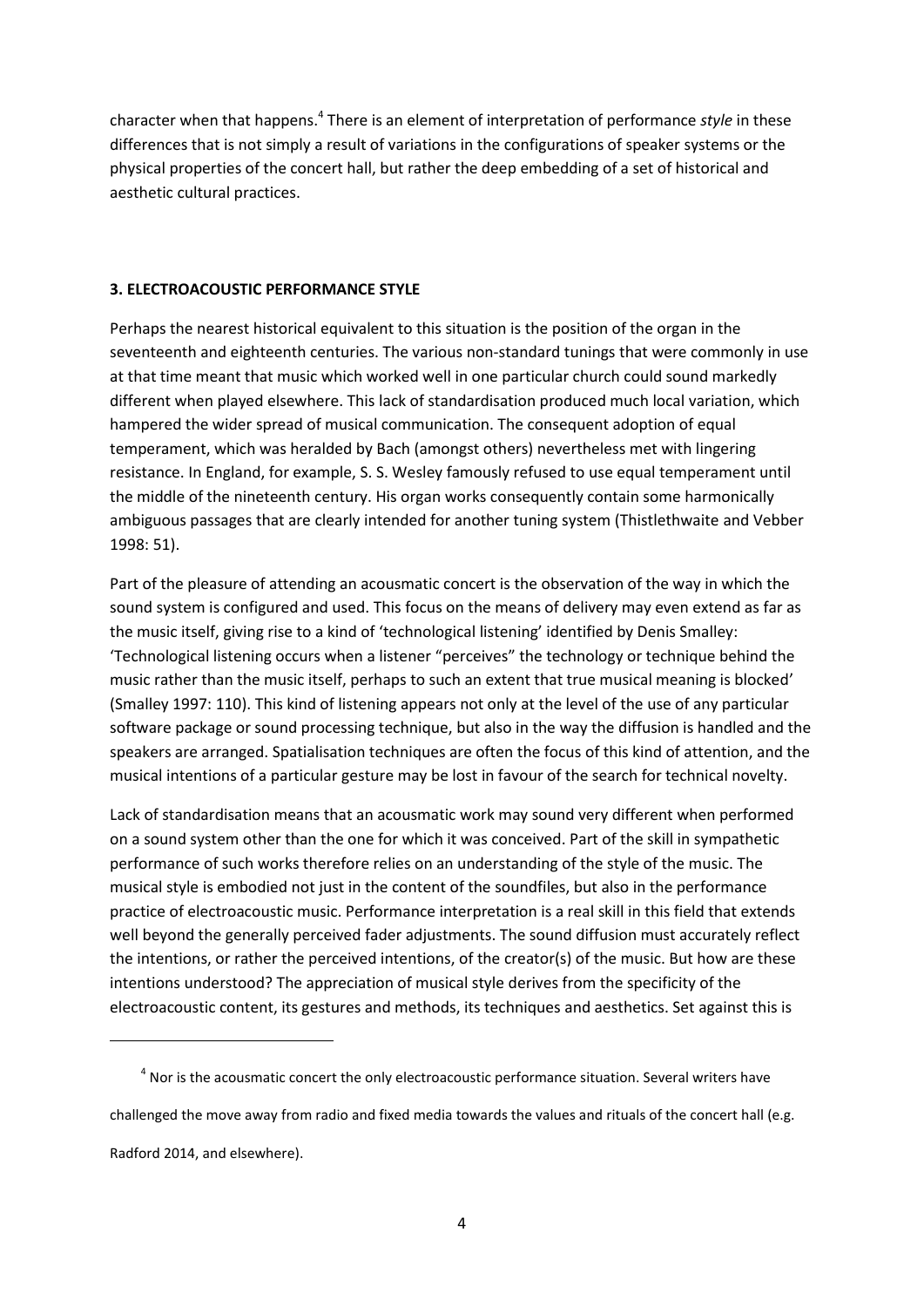the aspiration to a universal 'umbrella' term discussed earlier. Herein lies the elusiveness: 'electroacoustic' wants to be as specific as 'string quartet', but simultaneously wants to contain *everything.* This contradiction, coupled with its general unintelligibility, is one reason for its neglect of style as a concept.

#### **4. THE MYTH OF INCLUSIVITY**

The desire to include everything in electroacoustic music extends to the sounds themselves. There is a myth, which is repeated time and again in the literature, that electroacoustic music may use *any sound you can imagine.* Of course, that is hypothetically possible, just as tonal music could in theory use any pitches at any time. But the reality is that electroacoustic music is highly selective about both the sounds it chooses to incorporate and the processes to which they are subjected. One may even go so far as to observe a consistent lingua franca of such sonic manipulation, which changes at a fairly slow rate as the collective musical language advances. The plain fact is that the vast majority of sounds offer little interest to the electroacoustic composer. Even Cage eventually seemed to accept this, finding mechanisms to exclude unwanted sounds in works such as *Roaratorio* (1979), which used all the sonic and musical references in *Finnegans Wake* as a filter, or homing in on delightfully unpredictable sounds with evocative power in *Inlets* (1977) for amplified water inside conch shells. Natural sounds vie with urban sounds to make their way onto the composer's palette, but an unidentified sound with no distinguishing sonic or rhetorical characteristics is most likely to get rejected. What composer genuinely wants to work with unwanted sounds? Even those who supposedly fetishise such practices, such as the noise and glitch composers, are rightly very careful about their choices.

The myth of inclusivity has profound consequences for electroacoustic music analysis, which has moved away from stylistic considerations in part because it appears that the potential presence of any sound renders the notion of style meaningless. Yet all the analyses that have so far been done are of *pieces*: bounded objects whose sonic selections negate the myth of inclusivity through their exclusivity. However, it is not the choice of sounds, but the *way that they are treated* that constitutes the style. When one puts together analyses of several pieces, one observes recurring patterns relating to sounds and their transformations. The same sounds are used time and again. What is different is the *way* that they are used; in other words, the style. One may consequently speak not just of individual styles, but also of an electroacoustic *genre* style. One may even assert that electroacoustic music is all style, just as its substance is all sound. But no such assertions are being made.

#### **5. THE COLLAPSE OF STYLE**

The electroacoustic use of sound consciously differentiates itself from the 'notes' that constitute contemporary classical instrumental music. A fundamental aspect of electroacoustic music's claim to modernity and continued relevance is that it has supplanted the obsolete practices of 'dots' music. Schaeffer's *objet sonore* has today given way to concepts of 'sound-based music' in which 'the sound [...] not the musical note, is its basic unit' (Landy 2007: 17). In this vision, notes are seen as hopelessly outmoded units of a musical orthography that is too limited to convey much about actual sounds and is linked to a performance practice that does not really accommodate electronic means of production. A written note conveys so little about the actual sound that is heard, and in any case over-emphasises pitch above timbre.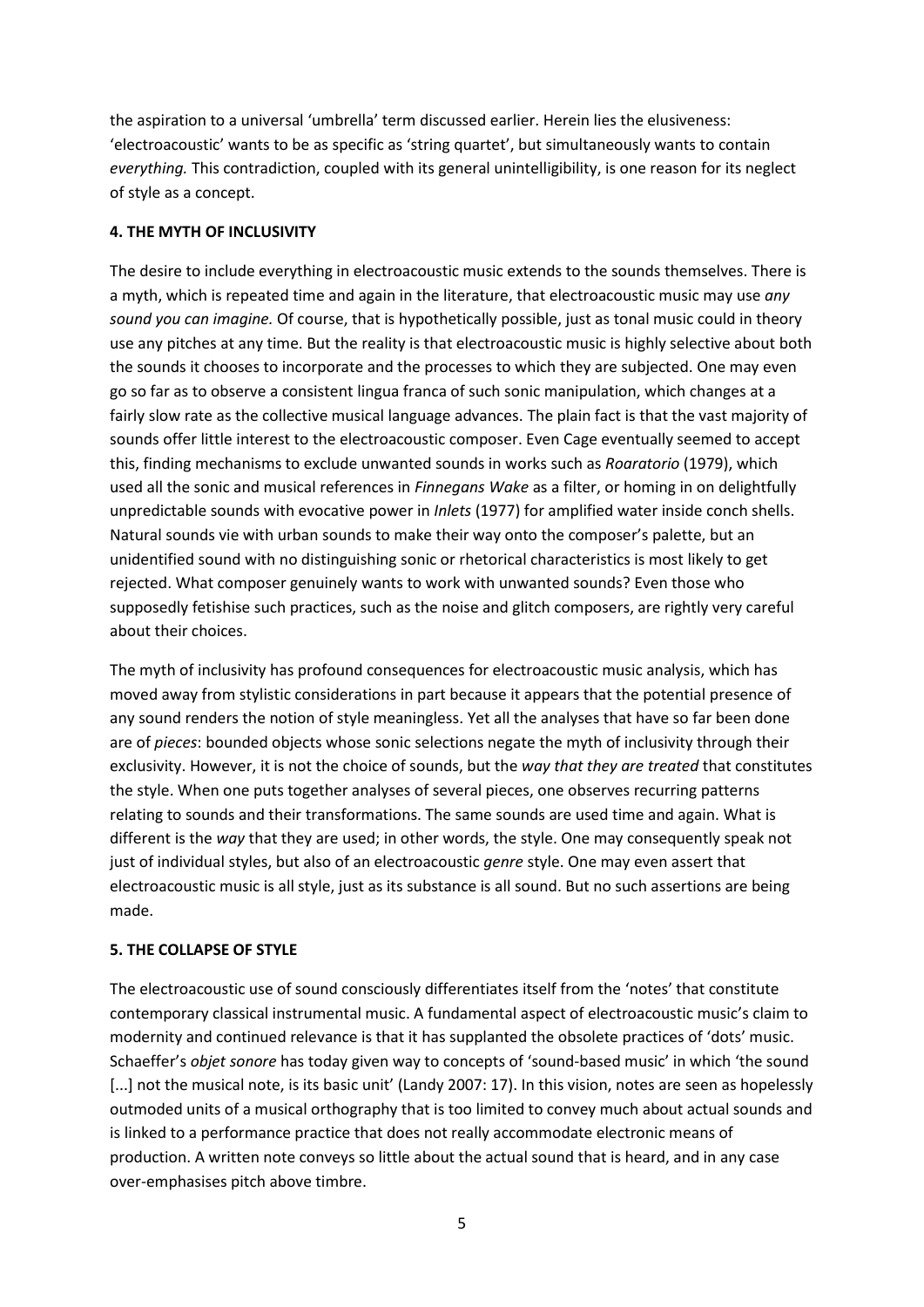However, an approach that is open to 'noises' and thus removes both the aesthetic connotations and the historical baggage that goes with the privileged status afforded to notes ignores the resulting paradox: that notes are also sounds. Perhaps it is partly for that reason that electroacoustic music analysis struggles with notions of 'style', since the term itself is so redolent of note-based music. Landy bemoans 'the general lack of engagement of most musicologists with sound as opposed to note organisation' (2007: 18) and indeed the discipline of musicology itself has become increasingly restricted to instrumental musical practice. Within that constraint, 'style' is still a viable concept, but beyond it, style collapses in the face of a general lack of ability to understand how sound may be organised. One consequence of the myth of inclusivity is, apparently, stylistic neutrality.

The collapse of style becomes particularly evident when beat-based music is introduced into the electroacoustic domain. Since it must be called 'electroacoustic' under the terms of most of the theoretical definitions that exist today, it has every reason to be considered on an 'equal' footing with the more academic works which generally lack (or at least shy away from) regular beats. Electroacoustic music theory has struggled with this problem and has overcome it by extending the limits of its own genre classifications. This is despite the fact that much beat-based music is created on sequencers that treat timbres as notes, and that most beat composers use tonal (or, more often, modal) harmonic processes, albeit often without reference to their traditional functions. The kind of music that frequently becomes incorporated through this relaxation of genre conventions ranges from glitch and electronica (e.g. Autechre, Aphex Twin) to dance music, with a special place for that dance music which seems to understand the principles of electroacoustic music, such as Amon Tobin, The Chemical Brothers. Here, at first listening, the beat is apparently subservient to an interest in timbral manipulation that is related to the theoretical constructions of spectromorphology. Analyses of this kind of music that have been made in these terms have told us a great deal about both its structural rigidities and the occasionally innovative use of electroacoustic techniques.<sup>5</sup>

If we consider, for example, a track such as 'Under the Influence' from The Chemical Brothers' album *Surrender* (1999), we can hear several techniques that sound as if they come from electroacoustic music. These techniques are used intelligently and to great effect, but it is still hard to argue that this is a piece of electroacoustic music as understood in genre terms. In fact, it is quite clear where The Chemical Brothers' genre aspirations lie: the presence of the insistent motoric beat, and the slightly too fast pattern-making that could only be executed by a sequencer, place this squarely within an electronic dance music genre that offers little in terms of the kind of sonic contemplation provided by electroacoustic music. It is none the worse for that: its strengths lie elsewhere. The function of the electroacoustic style in this music is allusive. The Chemical Brothers are ex-university students who are certainly not ignorant of the techniques they reference. The music is enhanced by the electroacoustic content in much the same way that a rock band might be enhanced by the addition of a string orchestra. In other words, The Chemical Brothers are adopting a style in their music that is instantly recognisable and conveys a whole set of assumptions about artistic purpose and cultural

<sup>&</sup>lt;sup>5</sup> See, for example, Ben Ramsay's analysis of 'Internal Clock' by Monolake (Ramsay 2012), or Robert Ratcliffe's analysis of 'Chime' by Orbital (Ratcliffe 2013).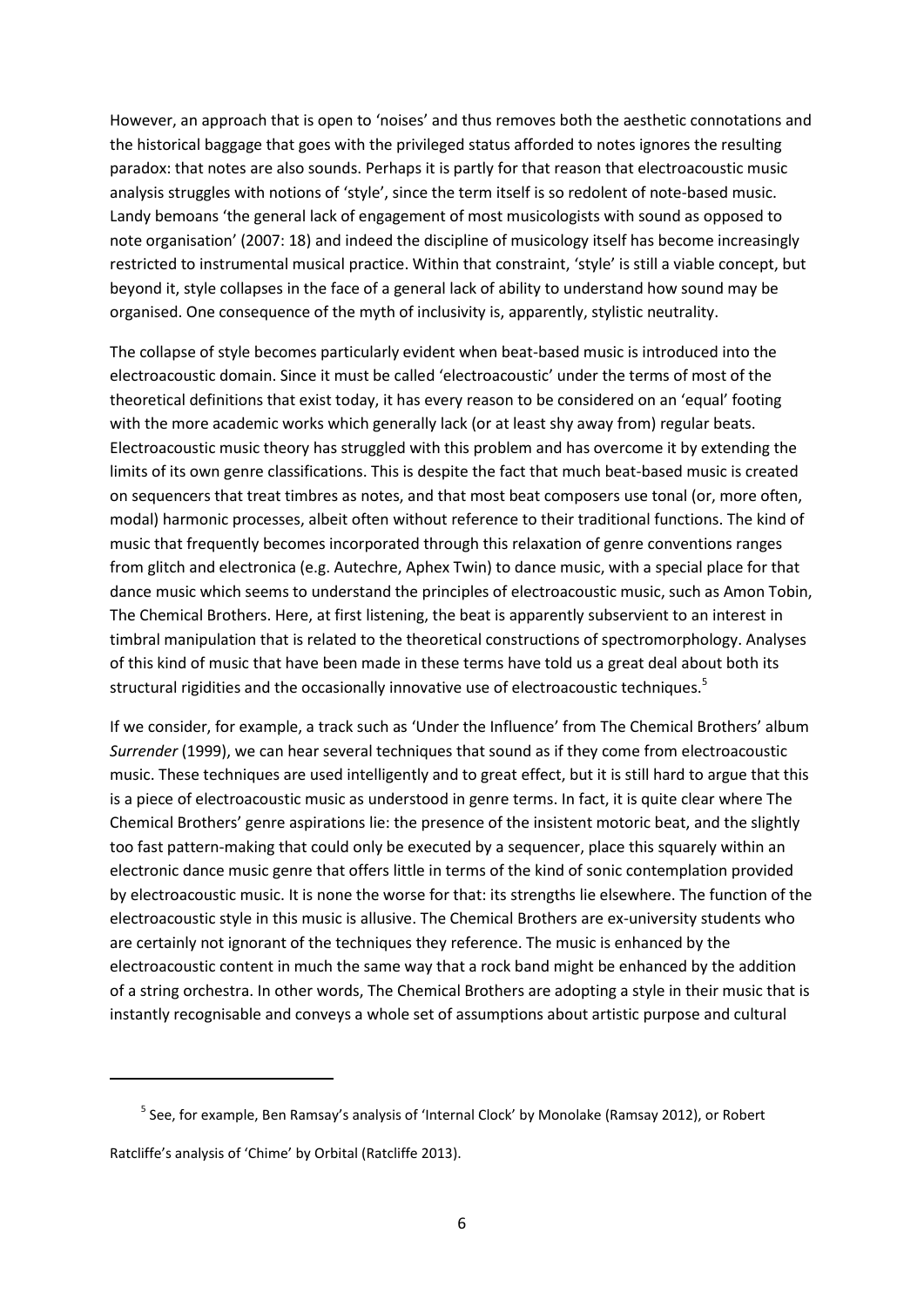context. Making such distinctions between artistic/academic and commercial/popular electroacoustic music could be an illuminating preliminary way in which to determine style.

#### **6. MODERNISM AND THE GROWTH OF MEDIA ANALYSIS**

Electroacoustic music is deeply rooted in modernist ideology. Its supreme early example, Edgard Varèse's *Poème électronique* (1957), was the result of an architectural collaboration with Le Corbusier (via Iannis Xenakis). Both men believed there is a deep and close relationship between music and architecture (Mattis 2006: 310). Le Corbusier defined architecture as 'visual acoustics' (Le Corbusier 1956: viii) and declared 'I am a musician at heart' (Le Corbusier 1958: 330). Varèse was inspired throughout his life by the architecture of the abbatial church of Saint-Philibert in Tournus, Burgundy (Varèse 1972: 67) and conceived of music as 'blocks of sound, calculated and balanced against each other' (Schuller 1965: 34). Le Corbusier's Modulor set out his vision of universal forms and proposed that 'music, like architecture, is time and space. Music and architecture are alike a matter of measure' (Le Corbusier 1954: 330). This sense of universalism is written into the very structure of the film (or, rather, slide sequence) he created for *Poème électronique*:

| $0 - 60''$    | Genesis                             |
|---------------|-------------------------------------|
| $61 - 120''$  | Spirit and Matter                   |
| 121-204"      | From Darkness to Dawn               |
| $205 - 240$ " | Man-Made Gods                       |
| 241-300"      | <b>How Time Moulds Civilization</b> |
| 301-360"      | Harmony                             |
| $361 - 480$ " | To All Mankind                      |

Varèse's music follows this structure carefully. Gary Kendall points out how his architectural approach takes the form of non-motion: juxtaposition of 'musical ideas that contradict each other and that deny a sense of progress through time' (Kendall 2006: 159). He asserts that *Poème électronique* is 'the bridge between early twentieth-century modernism and electroacoustic music' (ibid.). What Le Corbusier had earlier identified as a 'primary sensation', which is expressed in forms such as the sphere, cube, or cone, may here be musically understood as a sounding element, a pure timbre, or even a 'sonic object' (Schaeffer 1966). The cultural or personal significance of such objects are 'secondary sensations [which vary] with the individual because they depend upon his cultural or hereditary capital' (Le Corbusier and Ozenfant 2000: 62). Given this foundation, it is easy to see how notions of style may be eradicated from the aesthetic debate. Style is redolent of precisely those secondary sensations which run counter to the modernist project. Universalism implies not only the suppression of personal expression in creativity but also the immanence of collective understanding.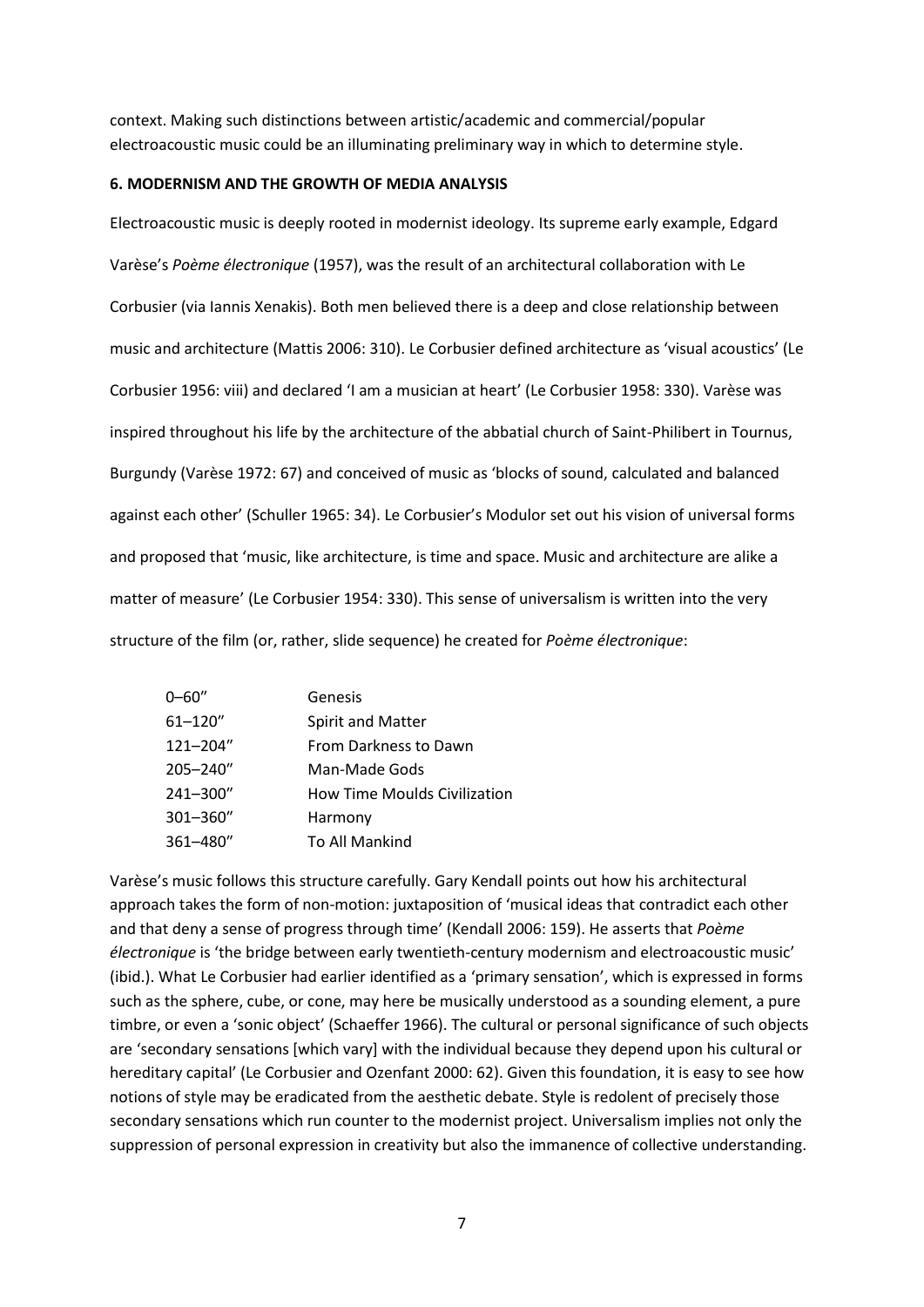The postmodern rejoinder to this is the rehabilitation of 'secondary sensations', which may accumulate to become new genres. The struggle of electroacoustic music studies to accommodate this phenomenon reflects the wider struggle in critical and cultural theory. The solution it often adopts is to try to throw up a unifying frame around every type of music. Most music is electroacoustic music today, since it is always electronically mediated somehow. Javanese death metal? Aphex Twin? Tuvan throat singing? Denis Smalley? These very different musics may all be analysed with the same tools to reveal the same range of spectromorphological features which tells us, repeatedly, that they are variations on a theme of a globalised electronica. The spectrogram in its various manifestations can reveal in astonishing detail exactly what happens, when, and even where it is located in 'space' (real or virtual). What it cannot tell us is *why*, even though notions of causality are embedded in electroacoustic composition in much the same way as tension-release is embedded in tonality.

The 'why' question is most commonly answered not by reference to the sounding materials of the music itself, but rather through a critical framework that situates music within cultural or media analysis. The steady growth of ethnomusicology, media studies, cultural studies and associated areas of the social sciences has had an enormous impact on music analysis and has brought about a concurrent change in the nature of musicology. The process of change has been helped along by an ancient debate about 'absolute' and 'programme' music which persists in academic circles to this day. The 'new musicology' has an earnest desire to avoid the trap of treating music as divorced from its social and historical context. It defines music as 'a medium that participates in social formation by influencing the ways we perceive our feelings, our bodies, our desires, our very subjectivities – even if it does so surreptitiously, without most of us knowing how' (McClary 1994: 211). In this argument, to attempt to address the 'why' question without reference to social context is wilfully 'academic' at best and downright imperialist at worst.<sup>6</sup> One apparently unintended consequence of the strength of this argument has been a concession on the very stuff of music. The materiality of music is increasingly seen to be embodied not just in ourselves but also in the media by which it is conveyed to us: vinyl, tape, radio, CDs, downloads and so on. A large amount of musicological analysis is now directed towards theorising these materials, while neglecting the organised sound and silence that makes up music itself.

Defining music by its medium is one way of deferring questions of style, judgement and taste. Sound has no material existence, being merely a disturbance in a medium, a mechanical pressure wave, a vibration. If we wish to analyse the disturbance rather than the medium itself, we must develop strategies that bypass this problem of immateriality. In the days before recorded sound, the main method was analysing musical notation. As the notated object became increasingly substituted for the sounding object, especially in academia, this practice created the conditions for the modern

1

 $^6$  There is general agreement in musicological circles about the inherently imperialist nature of Western musicology. 'Some of us realise that both the claiming of a fictional pan-European, "Western" musicality for our own and the implicit denigration of non-European musics as exotic raw material constitute acts of cultural imperialism' (Cusick 1997: 199).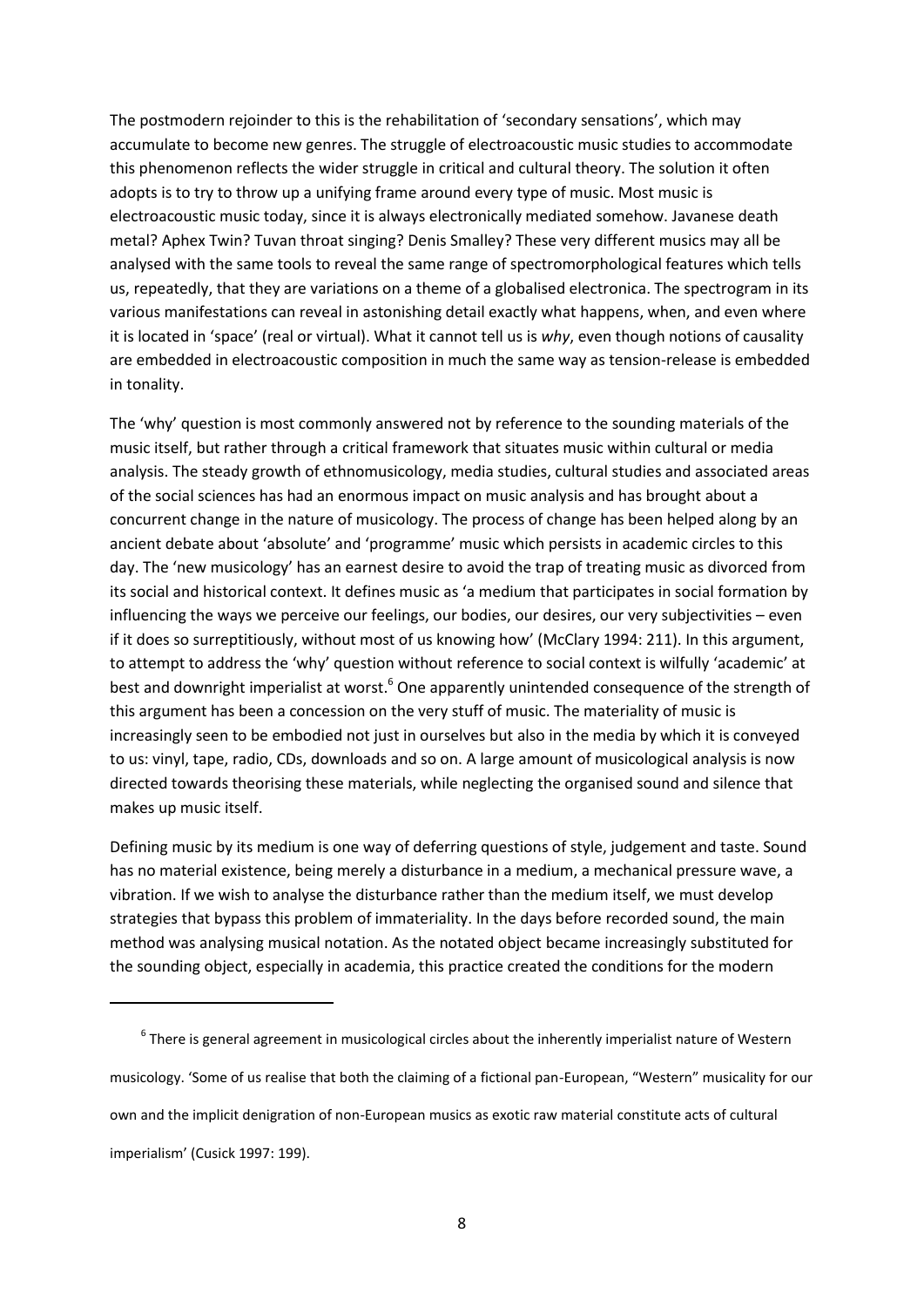divorcing of music from its effects. The problem was that while notational analysis could reveal a great deal about musical style, it could also miss some crucial details about sound. To take a simple example, Bach's various chorale settings of *Jesu, meine Freude* present relatively few challenges in terms of stylistic and harmonic analysis when approached through notation or at the keyboard, but listening to them sung by a congregation (as intended) reveals some astonishing moments, such as the point at which the tenor line hits a unison with the sopranos in BWV227. The *sound* of this being sung would have greatly impressed all listeners, but this is generally missed in paper analyses. The arrival of recording seemed to offer a corrective to such omissions, by enabling analysts to focus purely upon sounds. However, it has also resulted in the shift in our perception of the materials of music as described above. All this has coincided with an enormous growth within the academy of a media-driven theory of music. As music departments have closed down, so media departments have expanded to incorporate music analysis. The evolution of such a thoroughgoing materialism leads to the postmodern framework within which music is the product of a given society that may best be analysed socio-culturally.

#### **7. THE NEGLECT OF STYLE**

The reasons why 'style' is such a neglected topic in electroacoustic music are partly historical and partly a complicated but fundamentally self-defensive reaction to the kind of existential threats outlined above. They have their roots in Jean-Jacques Nattiez's celebrated identification of a 'neutral level' that resides somewhere between the aesthesic and the poietic:

> On the neutral level, it would be easy enough to identify and describe the sound-objects that make up these works, to describe the laws governing their succession and their integration into various syntactic arrangements, on various levels. We would then, from this *arrested* description of the material, *proceed to extract* those constituent traits that account for a sense of continuity within the succession of isolated moments that make up the work. But this essentially aesthesic explanation (we perceive a 'sense of continuity') will never be possible unless one first has access to a material description of the work; that is to an analysis of its neutral level.

> > (Nattiez 1990: 101)<sup>7</sup>

The 'material description of the work' thus explicitly separates itself from the stylistic content, which must reside only at the aesthesic and poietic levels. This idea did not spring unexpectedly from one mind, but is rather the consolidation of a tradition of analytical thinking in electroacoustic music that goes back at least to Jean Molino and Pierre Schaeffer, and persists to this day. The tradition mirrors a neutralised, engineering-derived, concept of electroacoustic music creation. The great attraction of the neutral level is the scientific objectivity it appears to offer to the analyst, by replacing the

 $<sup>7</sup>$  The italics are those of Nattiez.</sup>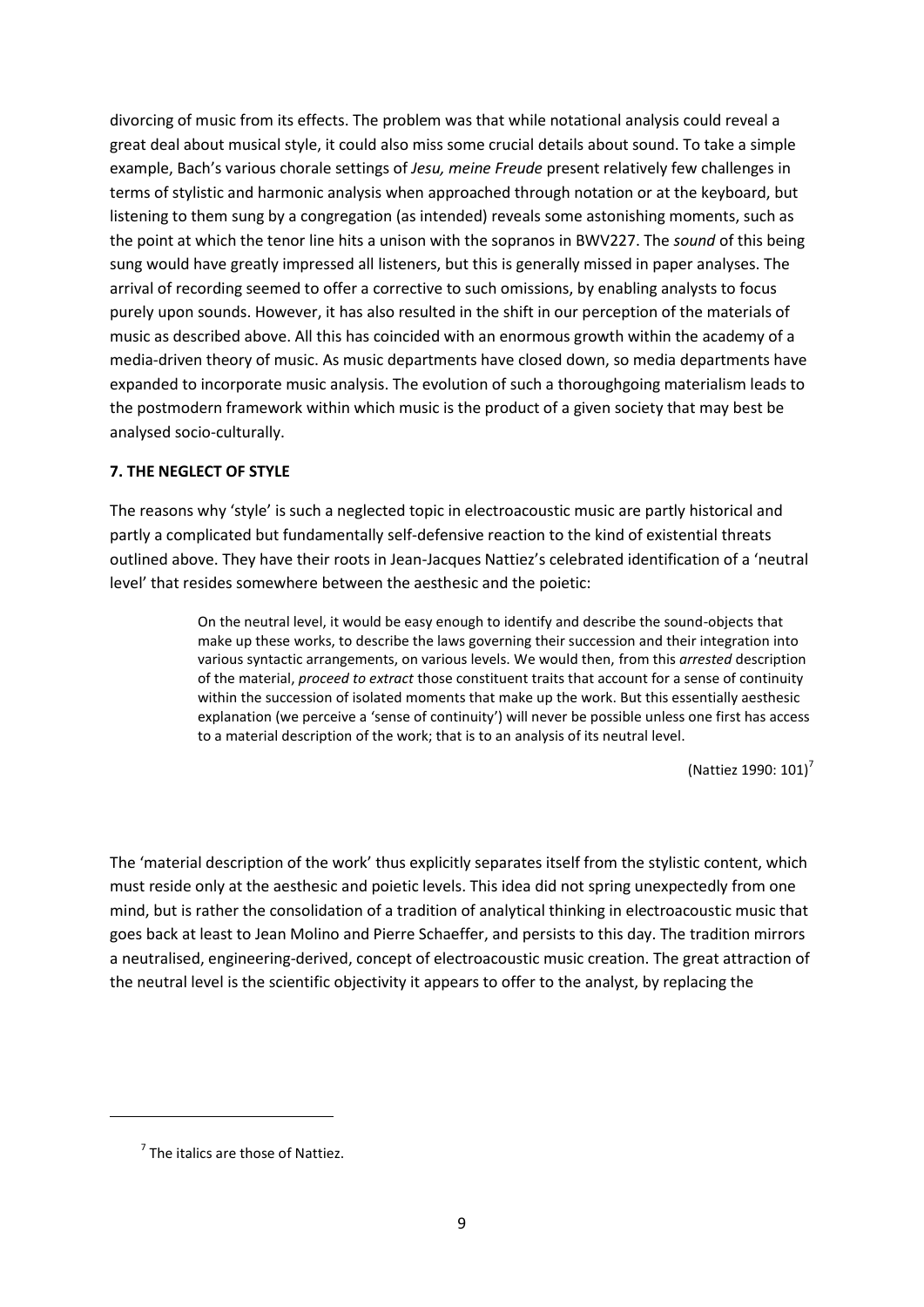inconveniently subjective and, all too often, flowery and descriptive writing of traditional music analysis with something altogether more factual, verifiably accurate and generally useful.<sup>8</sup> Furthermore, the concept of the neutral level offers the potential for a globalised and standardised form of analysis, since all music must possess such a level. Electroacoustic music should be easy to analyse in these terms, not least because the tools of creation and the tools of analysis are now so closely related, both being computer software. The precision of spectrographical analysis is not just available to the analyst: it is part of the toolset of the composer. Electroacoustic music, at least in part, auto-analyses during its creation. It is a decision for the composer how much or how little of this instant analysis to incorporate into the compositional process, but the tools are there.

However, recent years have seen some dissatisfaction with the concept of the 'neutral level'. Part of the problem is to do with its lack of representation. Stéphane Roy observes that listening scores, or evocative transcriptions, cannot represent the neutral level (Roy 1998: 166). Lelio Camilleri goes further, arguing that analysis of electroacoustic music can only be based on perception – 'the only text that we can analyse is the sound text' (Camilleri 1993: 2; Reed 2008: 45). There have also been more philosophical objections. Simon Emmerson has complained that 'to describe the musical process as two cognitive processes sandwiching a material object is to make too overt a distinction between substance and its apprehension' (Emmerson 1982: 48) and David Osmond-Smith ridiculed the neutral level as 'a last resting-place for Kant's 'thing in itself' (Osmond-Smith 1989: 94).

At the same time, there has been a steady growth in more phenomenological approaches to electroacoustic music. These have included investigations rooted in cognitive studies of aspects of perception, ranging from auditory scene analysis (Bregman 1999) to behavioural analysis (Delalande 1998) to music perception (McAdams 1996, 2015) and emotional responses (Kendall 2014). There is also a strongly emerging interest in *affect*, informed by the theoretical frameworks of philosophers such as Brian Massumi and psychologists such as Teresa Brennan. This focuses on non-linguistic, presocial, cognitive responses, or the 'autonomous reaction of an observer's body when confronted with a particular perception' (Meelberg 2009: 324). An affective analysis of electroacoustic music really needs to be multidisciplinary, drawing on several methodologies.

On the whole, such phenomenological approaches have taken us even further away from notions of style. This is partly for methodological reasons, since the approximation of any generally agreed stylistic characteristics would presumably require a deductive approach involving unfeasibly large sample sizes and agreement on what constitutes 'style' in the first place. This is not the kind of thing that responds well to inductive methods, which move from specific observations to broader generalisations, being more in the tradition of the 'historical method' of humanities research. Literary scholarship has addressed this problem by adopting a genetic research method that 'focuses on the compositional process and requires access to all the materials that were used in the creation

 $^8$  It should be noted that notation-based music analysis has followed a similar path, albeit with somewhat different underlying concepts (Monelle 1992).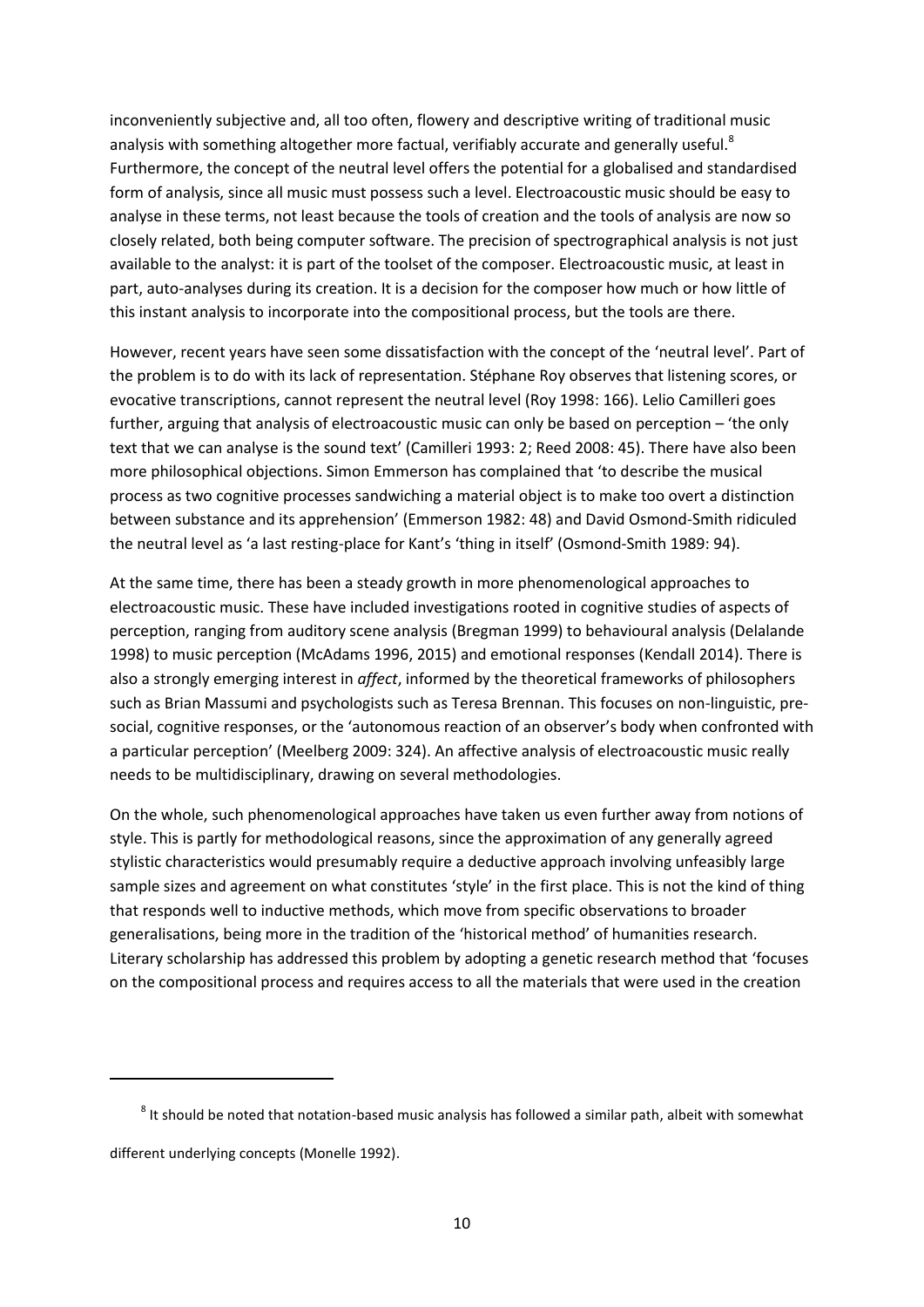of a work' (Hugill 2012: 236).<sup>9</sup> Such a 'digital humanities' approach is theoretically available to music analysis too, but so far there has been little enthusiasm for it amongst the scholarly community, although there have been some attempts (Lorrain 1980; Zattra 2003). In the case of electroacoustic music, destructive editing techniques tend to make it difficult to obtain sketches or preliminary versions of a work, which may explain the relative lack of interest.

#### **8. STYLE AND ELECTROACOUSTIC MUSIC**

**.** 

'Style', as traditionally understood, relates to the more recognisable features of a musical surface that are encoded within the technical practice. Thus we may speak of 'Palestrina's style' as distinct from 'Victoria's style', which enables us to identify from listening to the music alone the distinctive fingerprints of the individual composer while at the same knowing that deeper analysis would bring about an understanding of the processes by which this more superficial character had been achieved. The uncovering of style may be said to have been one of the primary aims of music analysis up until the twentieth century.

The authorial figure of the composer, who is so central to the question of style, is generally even more present in electroacoustic music than in instrumental music, because the degree of control exerted over the musical content of an electroacoustic piece ensures that the composer's 'fingerprints' are fixed in every part of the surface and the substructure. It makes no difference if the composer is a computer, or a collective: this still remains true. Nor are the neutralising strategies of John Cage and his followers an escape. The choice to use chance is a choice, the choice not to decide about chance is a choice, and the desire for aesthetic indifference is just as stylistically charged as its opposite. Marcel Duchamp's readymades are a relative failure in their own terms: objects whose lack of aesthetic qualities makes them the aestheticised objects of desire of the museum culture that their 'creator' supposedly opposed, a phenomenon he acknowledged by reproducing 'Fountain' so many times towards the end of his life. We may indeed speak of 'Duchamp's style' in the readymades. Style is an inevitable property of artistic creation. The only way to avoid it is to do nothing (and even nothingness may have a certain style).

Style refers to the *way* in which things are done. It is a matter of understanding technique: how sonic materials are handled, in a work or a group of works. We may, for example, compare many instances of the sound of water in electroacoustic composition. Since this is one of the most commonly used sounds, we may be assured that the stylistic insights gained will have a high level of importance and a wide degree of relevance. However, it is not the sounds of water *in themselves* that constitute the stylistic component, but rather the way they are treated. How are they extended or shortened? How are they diffused? What processes are applied to them?

We could compare, for example, time domain manipulations such as fades, loops, delays and timestretching, or frequency domain processes such as EQ, filtering and pitch-shifting. Even a relatively straightforward analysis of cut-and-paste, or brassage, techniques, will reveal much about the style

 $^9$  See, for example, the work of the Centre for Manuscript Genetics at the University of Utrecht and in particular its work on Samuel Beckett (Van Hulle 2015).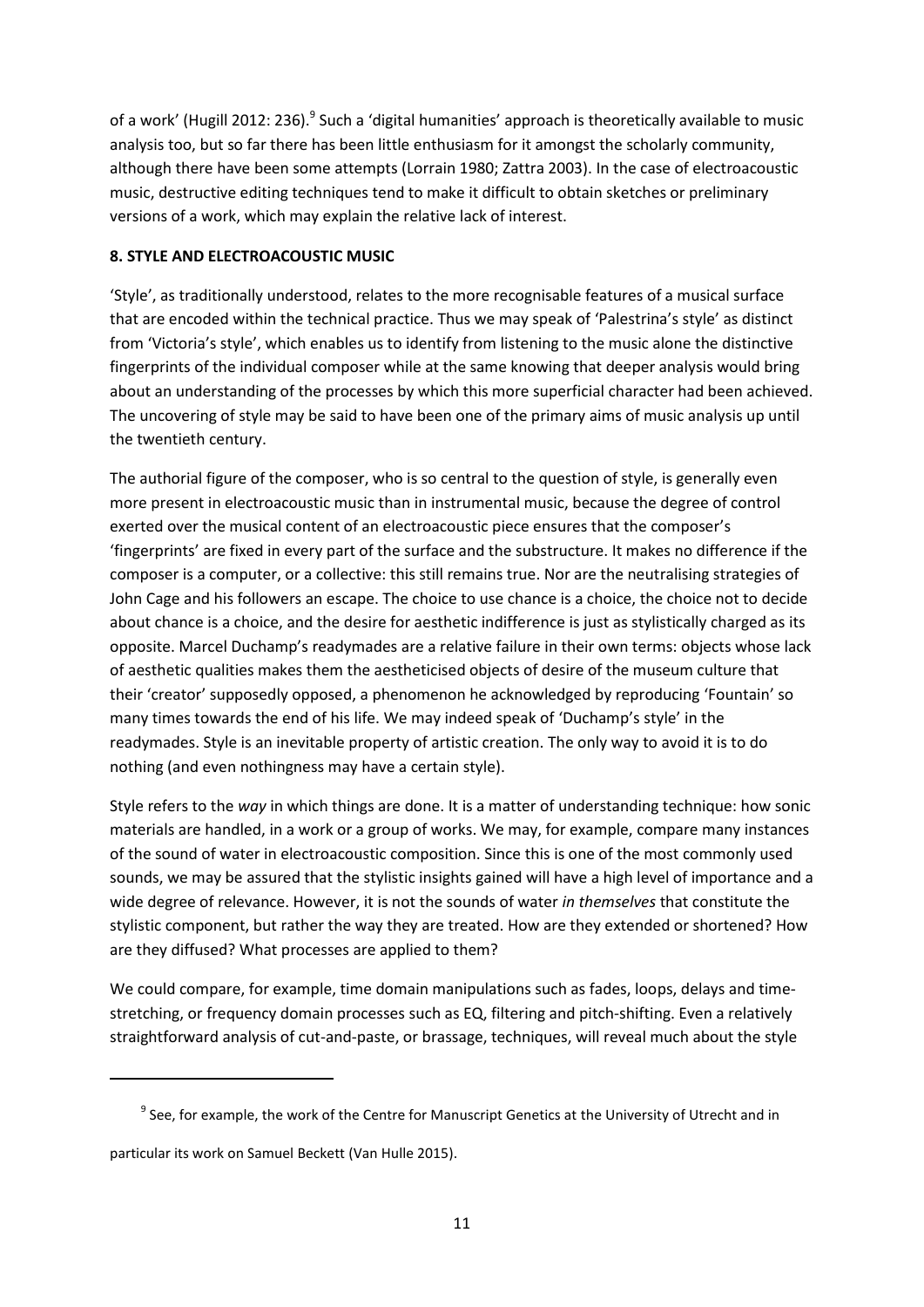of a particular passage or work. This kind of analysis would seek for the compositional fingerprints of the composer, at all levels of the piece. So, by comparing the extension of water sounds by timestretching in the works of three composers working in different centres at a certain time, we would get a cross-sectional snapshot of their style. More longitudinal studies might examine the way a particular technique changes over time, within the work of a single composer or, once again, between different artists or groups, cultures or locations.

We may also analyse sound treatments as signs. So, for example, we might observe that the treatments of bird sounds in Trevor Wishart's *Red Bird* (1973–77) differ from those in Francis Dhomont's *Forêt profonde* (1996). In Wishart's case, their use was prompted by the real fear he experienced when walking through a wood at night, startling birds into flight. This became auditorily coupled in his mind with the rustling of the pages of books (Wishart 2000). For Dhomont, the forest is that of fairy-tales, evoked by a reading of the essay by Bruno Bettelheim *Psychanalyse des contes de fées* (*The Uses of Enchantment*) on which the composition is based. Both composers are driven by a strong narrative urge and a sense of theatre, but in Wishart's case it is a rhetorical drama, punctuated by stuttering sounds such as gunshots, whereas Dhomont's more fluid tapestry includes piano, spoken voice, and electronic evocations of birdsong. Wishart's is more abrasively structured, with the transformations between sounds delivered as clearly as possible. Here there is mainly foreground, whereas in Dhomont the evocation of the forest necessitates a sense of endless depths and consequently a receding background. We may conclude, perhaps, that a distinctly Anglo-Saxon pragmatism (Wishart) contrasts with a more French inclination for the oneiric (Dhomont). Both composers have a strongly theatrical approach to the transformation of the sounds, and there is a clear narrative drive, but Wishart's surrealism is focused on the transformation of reality whereas Dhomont's world is already imaginary.

#### **9. ELEMENTS OF STYLE IN ELECTROACOUSTIC MUSIC**

Such brief examples do not of course substitute for a thorough stylistic analysis. Rather, they merely indicate a direction of travel, which could lead to a more rigorous understanding of style in electroacoustic music. Its elements are not so very different to those in notated music, despite the use of sounds as opposed to notes. Traditional conceptions of style typically identify: the style of a historical period; the style of a nation or region; the style of a particular composition; the style of a musical medium; and the style of an individual composer. These styles are often understood in terms of extra-musical influences, such as social, national, religious and so on. Some of these need some refinement in a more contemporary, globalised context. For example: 'twenty-first century style' is probably too diffuse to be susceptible of a single definition; the emphasis on national style needs to take account of changes in international culture; the notion of an 'individual composer' is increasingly challenged by advances in both artificial intelligence and collaborative composition; the 'musical medium' has acquired a new significance, as discussed above. Nevertheless, this basic framework still enables the discussion of musical style in an electroacoustic context and even, perhaps surprisingly, acquires reinforcement through its very connection with tradition. Despite the progressive agenda of electroacoustic music, it seems tied to a desire to be seen as having an equal importance to instrumental music in general and classical instrumental music in particular.

The challenge facing critics of electroacoustic style is to understand the stylistic function of the elements of electroacoustic music. There has already been some progress in this respect.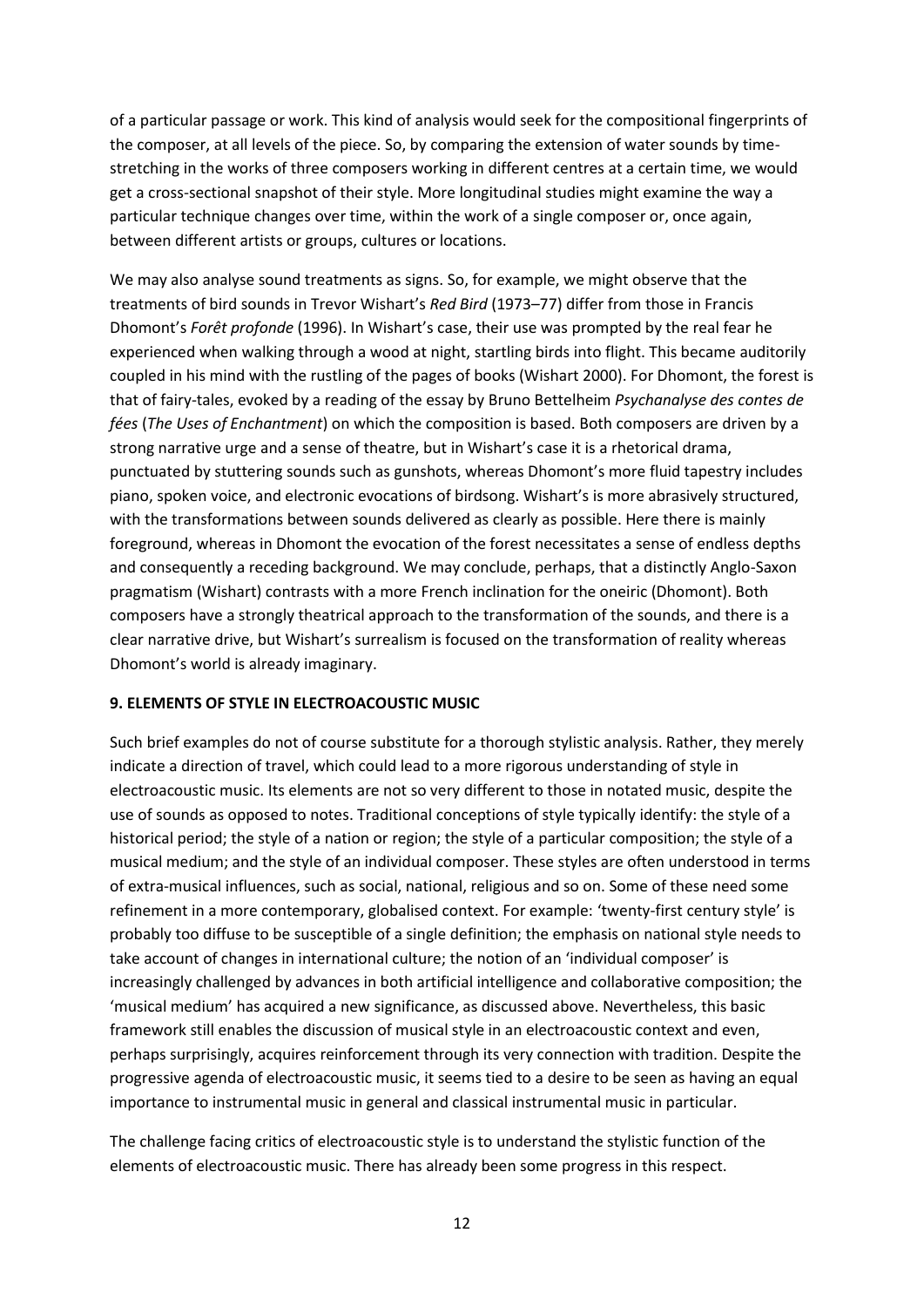Spectromorphological theory has provided a reasonably comprehensive taxonomy of sound types, with some principles of cause and effect. Young, for example, identifies the following:

*Causative*, expressed via

- continuity (implication of a continuous flow of energy, for example from attack to resonance)
- interactions (where sound events prompt each other)

*Transformative*, expressed via

- mutation (leading to changes in morphological design)
- variation (where a generative link is perceived between two or more sounds).

(Young 2005)

The stylistic implications of such principles, however, are rarely discussed. François Delalande argues that the reason for this is the absence of reductive standardisation enabled by the musical score:

> Caractériser un style de façon explicite et rigoureuse n'est déjà pas simple dans le cas général, mais s'agissant d'une musique sans partition, on devine que l'entreprise va devenir franchement périlleuse […] Notons d'abord que la musique électroacoustique est un exemple prototypique de musique donnée sous forme d'objet sonore: les remarques que nous avons proposées s'appliqueraient sans doute en partie, à quelques aménagements près, aux musiques de tradition orale, aux variétés ou à l'analyse de l'interprétation. Mais la partition simplifie le problème puisqu'elle est une réduction à des valeurs discrétisées, abstraites; elle est déjà une modélisation du sonore.

To characterise style in a way that is explicit and rigorous is already not at all straightforward in general, but when we try to do it for a music without score, one can see that that the enterprise becomes frankly perilous […] Let us note first of all that electroacoustic music is a prototypical example of music given in the form of a sonic object: what we have proposed would also apply somewhat similarly to music from an oral tradition, to the variety show, or to the analysis of interpretation. But the score simplifies the problem since it is a reduction to discrete, abstract, values: it is already a model of the sound.

(Delalande 1993: 28, 33)<sup>10</sup>

Delalande proposes both a poietic and an aesthesic approach, but essentially abandons the enterprise as too problematic. However, he does underline the importance of *comparative* analysis as the main methodology. Given the contemporary availability of big data processing and effective analytical tools such as Pierre Couprie's *EAnalysis* (Couprie 2014), it may be argued that the time is ripe for re-engagement with this problem. The absence of a score need no longer represent such an obstacle, since computers are now capable of detecting and modelling precisely those common factors and regularities that Delalande identified as essential.

#### **10. STYLISTIC ANALYSIS OF ELECTROACOUSTIC MUSIC**

<sup>&</sup>lt;sup>10</sup> Andrew Hugill's translation.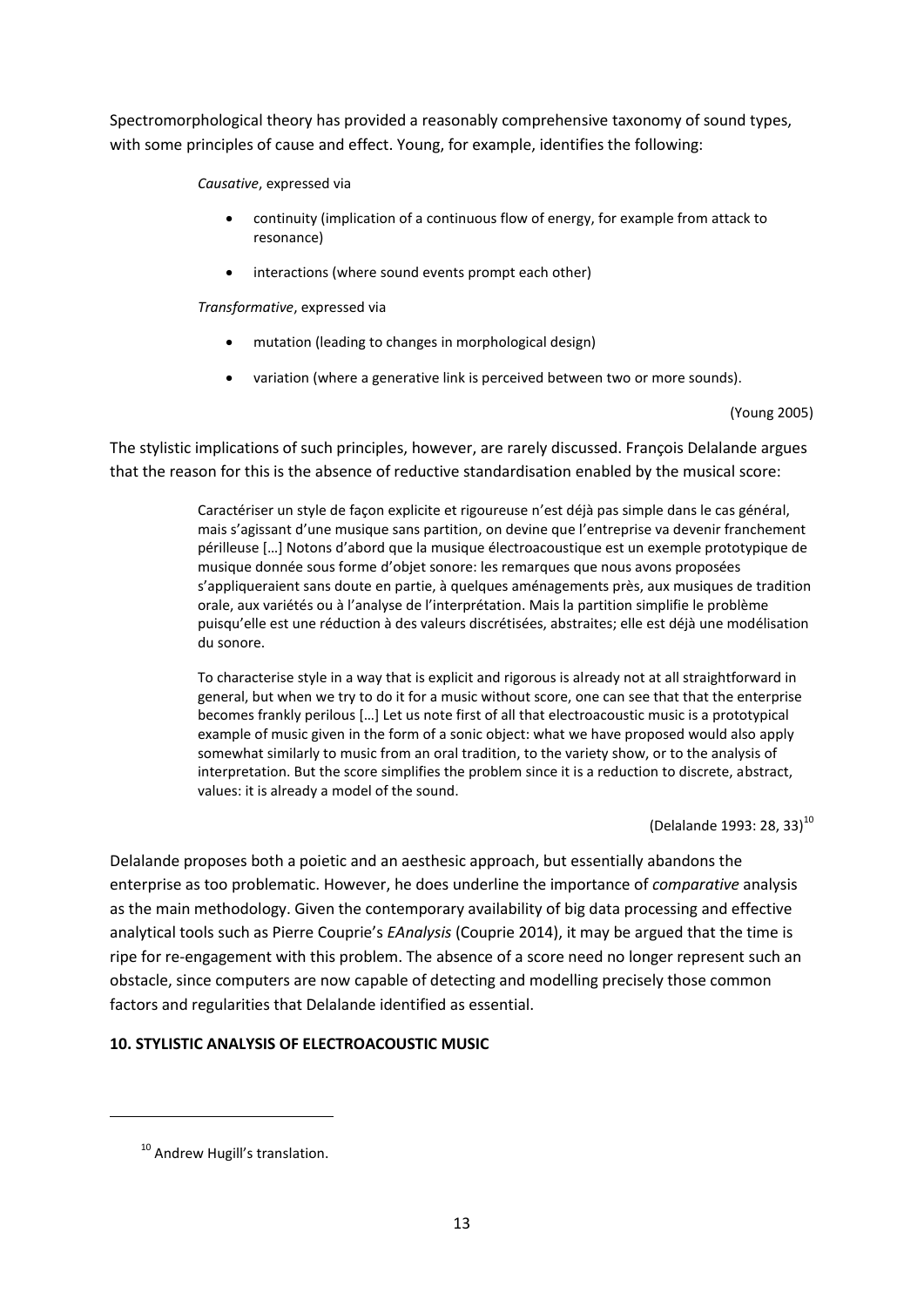It is important that comparative analysis itself goes further than merely observing similarities and differences between collections of sonic objects and their treatments. It must be capable of understanding *why* such similarities and differences exist, and of examining them under a common semantic framework. Musicology has tended to fashion its own framework in the past, one which self-defines as appropriate to notated artefacts. This clearly is inadequate to the task of electroacoustic music analysis, so consideration of a more widely applicable framework is a necessary first step. Charles Tilly identified four types of comparative analysis in the social sciences, which could be usefully applied in the study of electroacoustic music:

- 1. The *individualising* comparison contrasts 'a small number of cases in order to grasp the peculiarities of each case' (Tilly 1984: 82).
- 2. The *universalising* comparison 'aims to establish that every instance of a phenomenon follows essentially the same rule' (ibid.: 82).
- 3. The *variation-finding* comparison seeks to 'establish a principle of variation in the character or intensity of a phenomenon by examining systematic differences between instances' (ibid.: 82).
- 4. The *encompassing* comparison 'places different instances at various locations within the same system, on the way to explaining their characteristics as a function of their varying relationships to the system as a whole' (ibid.: 83).

A systematic use of these methods would be able to lead to a new stylistic understanding that would consolidate rather than overturn the foundational aspirations of electroacoustic music theory. This would require the computational analysis of large numbers of electroacoustic works, looking for commonalities, regularities, patterns and features of all kinds, which could locate the music not just within a purely musicological framework, but also within its wider societal and functional context.

So, for example, one could take a given sound and compare its treatment in a small number of compositions to grasp the peculiarities of each individual instance. Given the sonic characteristics of the sound, it would also be a relatively straightforward matter to make a universalising comparison. It is the variation-finding comparison that would provide the gateway to a stylistic analysis, operating at both the affective and the effective levels and considering matters of context and extra-musical influence as well as detailed technical analysis. A taxonomy of sound types and their treatments could provide sufficiently large datasets for such an analysis. The outcome would not merely be a quantitative analysis, but also a qualitative analysis that is entirely readable in terms of musical style.

The most immediately obvious way to achieve all this would be to deploy Music Information Retrieval (MIR) techniques. These offer several methods that are clearly useful, such as 'psychoacoustically grounded causal listening', 'time-lag embedded feature representation', and 'perceptual similarity clustering' (Jehan 2005). Genre and style recognition is a standard task in MIR (Collins 2010: 251). Audio analysis is capable of detecting spectral similarities and recognising structural divisions, thanks either to feature vectors built up from 'low-level feature data to higherlevel information' (ibid.: 252) in a 'bag of frames' model which disrupts the original order of the events, or by 'shingling' which preserves the original order (Casey et al. 2008). The annual Music Information Retrieval Evaluation eXchange (MIREX) conference includes a competitive communityevaluated submission process that shows the evolution of these techniques (Downie et al. 2010).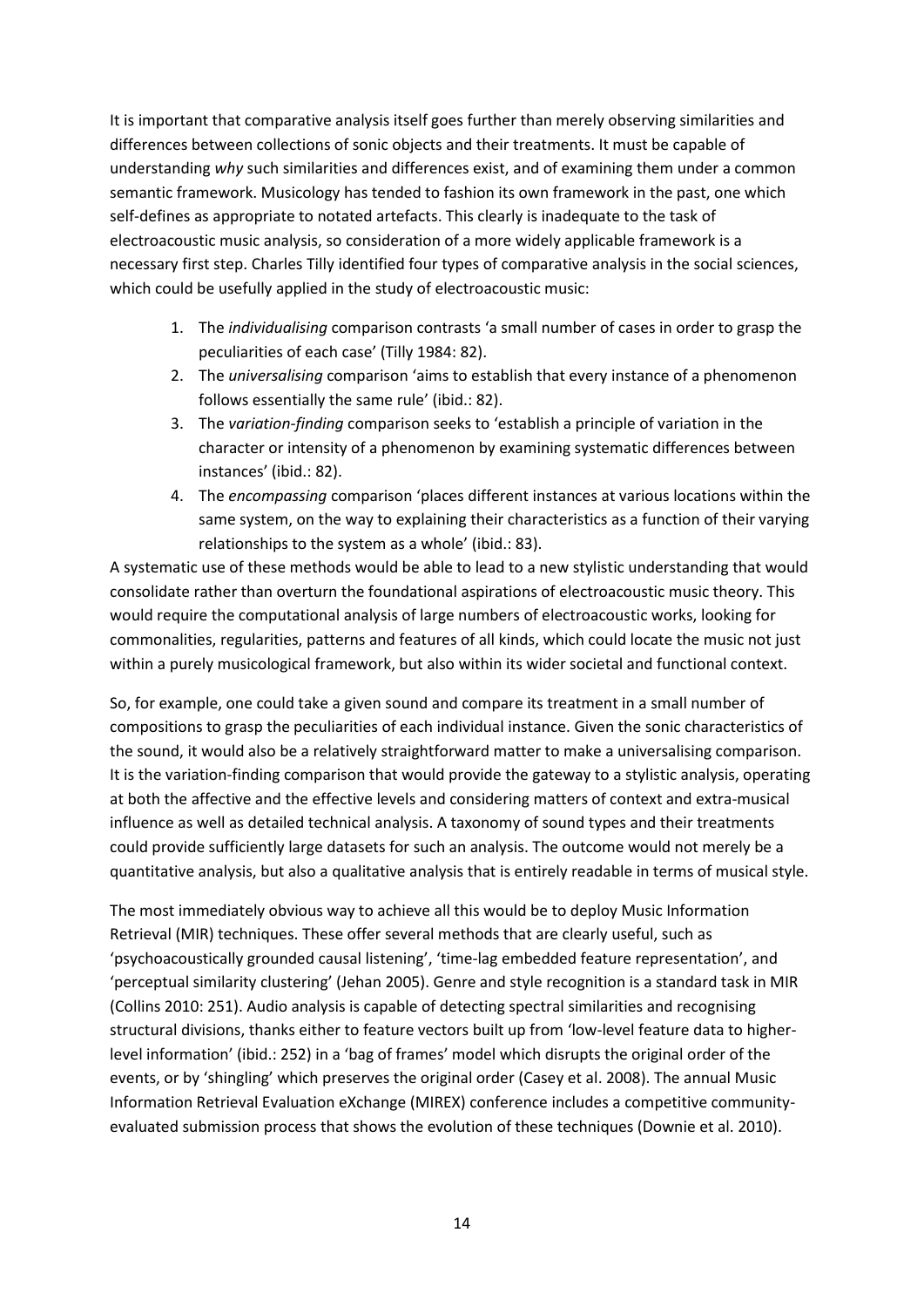Given the existence of such a flourishing set of techniques, and given that electroacoustic music offers an object for analysis that is likely to have a set of 'fingerprints' at every level of the composition, why does MIR mostly focus on areas other than electroacoustic music? Park et al. suggest reasons:

> One of the reasons for the scarcity in MIR-based research for electroacoustic music may perhaps be attributed to the need for MIR researchers to be interested and actively be involved in composing or be deeply engaged in electroacoustic music on a musical level. Another reason for this somewhat imbalance may be that the community seems to prioritize resources to the more standard musical repertoire that the general public accesses.

> > (Park et al. 2009: 693)

'The more standard musical repertoire' is perhaps a polite way of saying that MIR research is largely driven by commercial interests that focus mainly on popular tunes.<sup>11</sup> There have been some musicological applications of MIR, but they tend to concern 'dots' music and especially the analysis of tonal music. One reason may be that sometimes there is a greater degree of complexity in the way in which electroacoustic music handles sonic materials, but this is by no means always the case. The bigger problem emanates from the music itself and its maker community, which tends to resist the notion of 'style'. There may be an anti-commercial agenda at work here (although it is hard to find clear evidence of that) but more likely it is to do with the attitudes to style described above.

#### **11. CONCLUSION**

**.** 

Analysis of style in electroacoustic music is really a transdisciplinary problem. Computational

techniques such as MIR are by no means the only way to approach the challenge. Human perception and human experience are also a key component. Understanding style may be framed as a classification problem, which would be susceptible to an array of psychological testing methods, from affective and emotional responses to memory studies and 'similarity studies', in which participants are asked to pair similar sound segments leading to inferences that may be made, statistically or otherwise, from the results (Whitman and Smaragdis 2002; Wiggins 2007). But there also needs to be contributions from historical musicology, media theory, sociology, cultural history, ethnography and ethnomusicology, philosophy, even mathematics. Furthermore, an essential prerequisite to the habilitation of 'style' in electroacoustic music is the willing engagement of the community of electroacoustic musicians themselves. As Park et al. rightly observe, these people often do not sit

 $11$  Collins gives a list of MIR systems that are all, to a greater or lesser extent, commercially driven (Collins 2010: 258).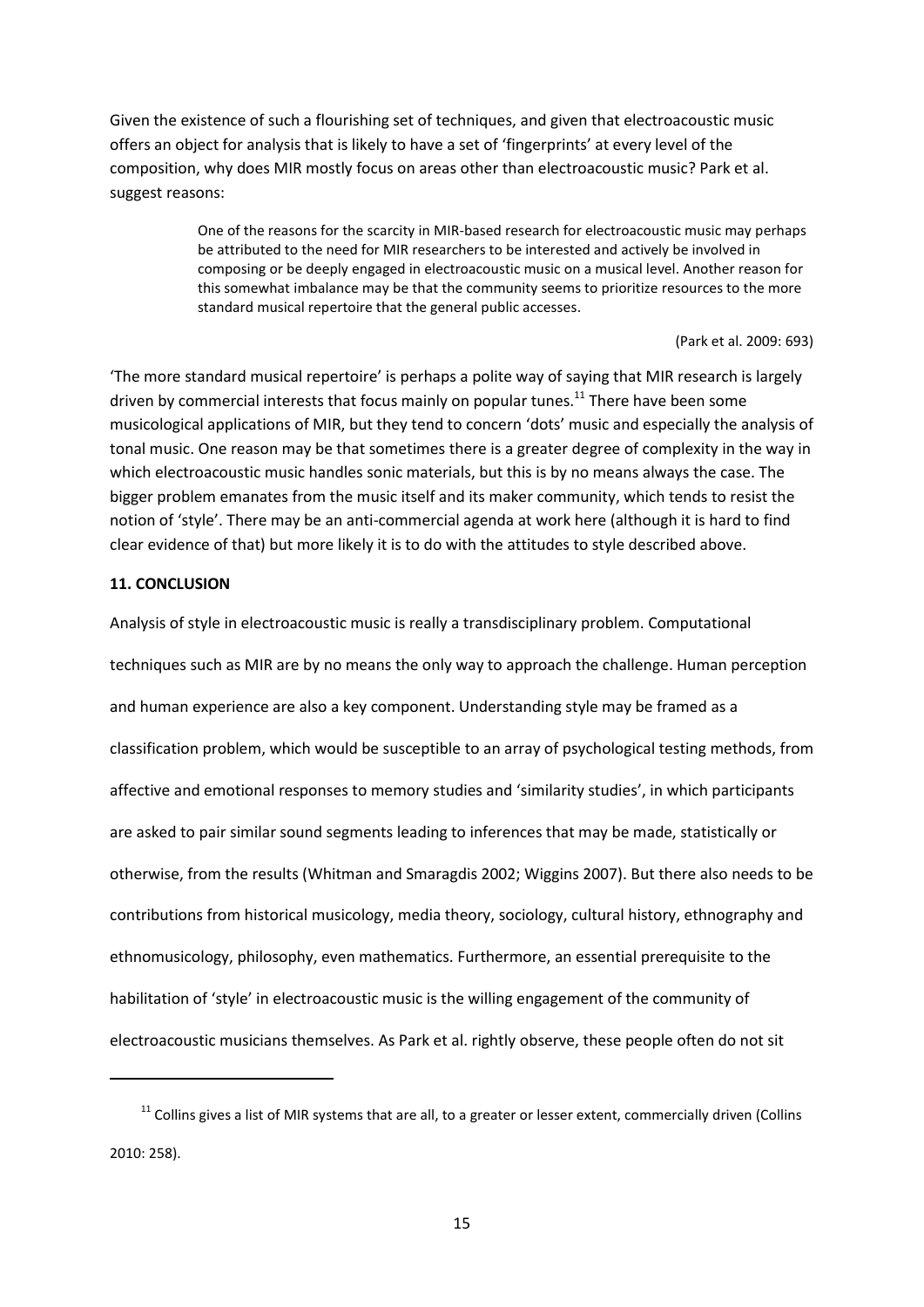within the disciplinary groupings outlined above. To avoid becoming incidental, or mere objects of study, they need to be persuaded of the importance of the question of style. One aim of this article is to help towards that act of persuasion. Since wider access to this music is one of the most frequently and hotly discussed aspects of the electroacoustic 'scene', the prospect of increased public appreciation may be decisive in this respect.

#### **REFERENCES**

- Bregman, A. S. 1999. *Auditory Scene Analysis: The Perceptual Organization of Sound*. Cambridge, MA: MIT Press.
- Camilleri, L. 1993. Electroacoustic Music: Analysis and Listening Processes. *Sonus Contemporary Music Materials* **1**: 1–13.
- Casey, M., Veltkamp, R., Goto, M., Leman, M., Rhodes, C. and Slaney, M. 2008. Content-based Music Information Retrieval: Current Directions and Future Challenges. *Proceedings of the IEEE* **96**(4): 668–96.
- The Chemical Brothers 1999. *Surrender*. Virgin Records XDUSTCD4.

Chion, M. 1994. *Audio-vision.* Trans. Claudia Gorbman. New York: Columbia University Press.

- Collins, N. 2010. *Introduction to Computer Music.* Chichester: John Wiley.
- Couprie, P. 2014. *EAnalysis.* [http://logiciels.pierrecouprie.fr/?page\\_id=402](http://logiciels.pierrecouprie.fr/?page_id=402) (accessed 19 October 2015).
- Cusick, S. G. 1997. Response to Round Table 3. In D. Greer (ed.) *Musicology and Sister Discplines: Past, Present, Future.* Oxford: Oxford University Press.
- Delalande, F. 1993. Analyser le style en musique électroacoustique; Approximation et pluralité en analyse comparative. *Analyse musicale* **32**: 28–33.
- Delalande, F. 1998. Music Analysis and Reception Behaviours: *Sommeil* by Pierre Henry. *Journal of New Music Research* **27**(1–2): 13–66.
- Downie, J. S., Ehmann, A. F., Bay, M. and Cameron Jones, M. 2010. The Music Information Retrieval Evaluation eXchange: Some Observations and Insights. *Advances in Music Information Retrieval* **274**: 93–115<http://bit.ly/KpM5u5> (accessed 19 October 2015).
- Emmerson, S. 1982. Analysis and the Compositon of Electro-Acoustic Music. PhD thesis. City University, London.

Emmerson, S. (ed.) 1986. *The Language of Electroacoustic Music.* Basingstoke: Macmillan.

Hugill, A. 2012. *The Digital Musician,* 2nd edn. New York: Routledge.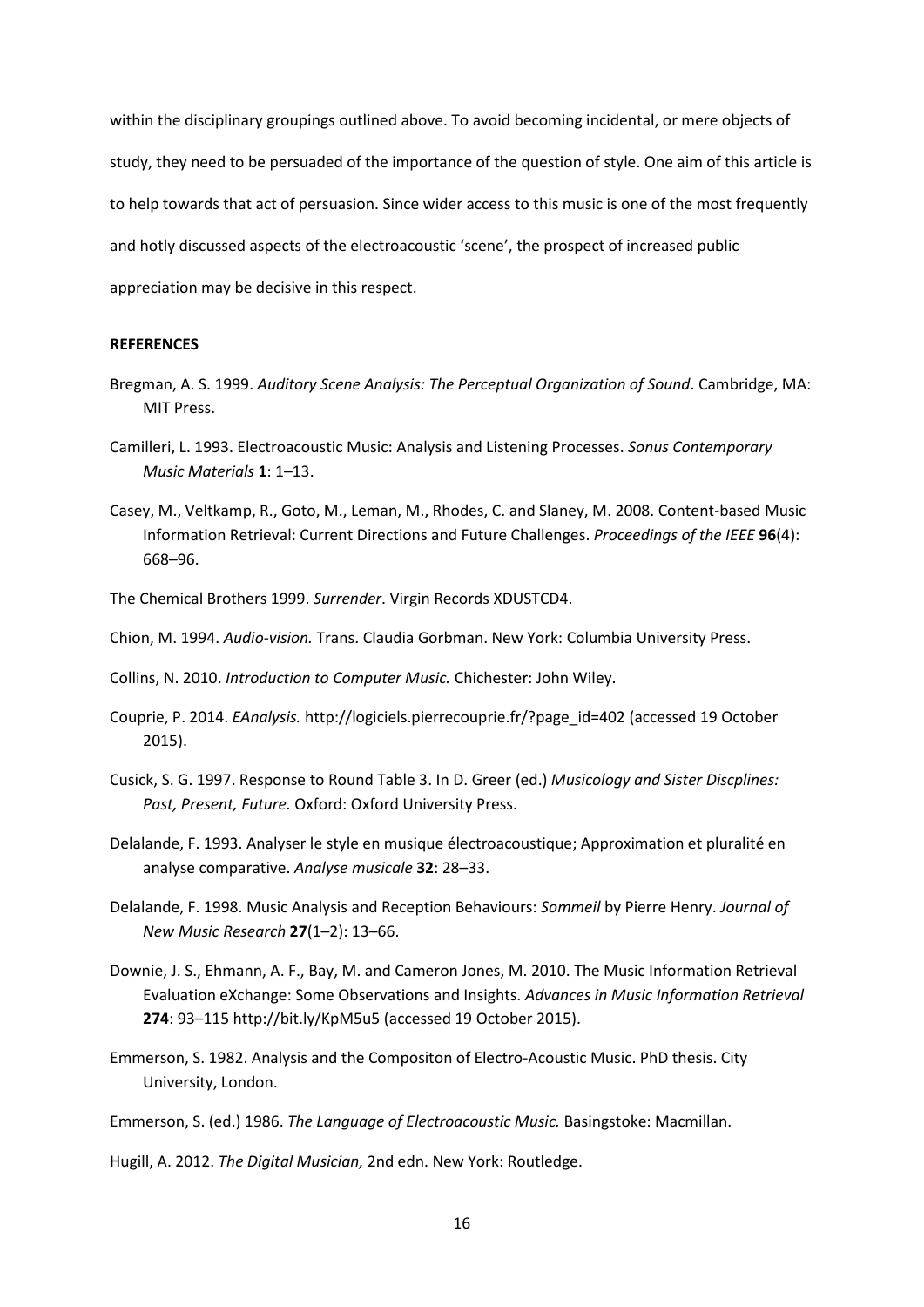- Jehan, T. 2005. Creating Music by Listening. PhD thesis. MIT. <http://web.media.mit.edu/~tristan/phd/dissertation/index.html> (accessed 16 October 2015).
- Kendall, G. 2014. The Feeling Blend: Feeling and Emotion in Electroacoustic Art. *Organised Sound* **19**(2): 192–202.
- Kendall, G. 2006. Juxtaposition and Non-Motion: Varèse Bridges Modernism and Electroacoustic Music. *Organised Sound* **11**(2): 159-171.
- Landy, L. 1999. Reviewing the Musicology of Electroacoustic Music: A Plea for Greater Triangulation. *Organised Sound* **4**(1): 61–70.
- Landy, L. 2007. *Understanding the Art of Sound Organization.* Cambridge, MA: MIT Press.
- Le Corbusier 1954. *The Modulor.* Trans P. de Francia and A. Bostock. Cambridge, MA: Harvard University Press.
- Le Corbusier 1956. Preface to Paul Damaz, *Art in European Architecture: Synthèse des Arts* [New York: Rheingold: viii-ix.
- Le Corbusier 1958. *Modulor 2.* Trans. P. de Francia and A. Bostock. Cambridge, MA: MIT Press.
- Le Corbusier and Ozenfant, A. 2000. Purism. Trans. R. L. Herbert. In R. L. Herbert (ed.) *Modern Artists on Art.* Mineola, NY: Dover Books.
- Lorrain, D. 1980. Analyse de la bande magnetique de l'œuvre de Jean-Claude Risset *Inharmonique*. *Rapports IRCAM* 26/80.
- Manning, P. 2013. *Electronic and Computer Music.* Oxford: Oxford University Press.
- Mattis, O. 2006. From Bebop to Poo-wip: Jazz Influences in Varèse's *Poème électronique.* In F. Meyer and H. Zimmerman (ed.) *Edgard Varèse: Composer, Sound Sculptor, Visionary.* Woodbridge: Boydell Press.
- McAdams, S. 1996. Audition: Cognitive Psychology of Music. In R. Llinas and P. Churchland (eds.) *The Mind-Brain Continuum*. Cambridge, MA: MIT Press.
- McAdams, S. 2015. *Perception et cognition de la musique: Les conférences Alphonse Dupront*. Paris: Vrin.
- McClary, S. 1994. Constructions of Subjectivity in Schubert's Music. In Brett, P., Wood, E. and Thomas, G. C. eds.) *Queering the Pitch: The New Gay and Lesbian Musicology*. New York: Routledge.
- Meelberg, V. 2009. Sonic Strokes and Musical Gestures: The Difference between Musical Affect and Musical Emotion. In J. Louhivuori, T. Eerola, S. Saarikallio, T. Himberg and P.-S. Eerola (eds.) *Proceedings of the 7th Triennial Conference of European Society for the Cognitive Sciences of Music (ESCOM 2009)*. Jyväskylä: University of Jyväskylä.
- Monelle, R. 1992. *Linguistics and Semiotics in Music.* New York: Routledge.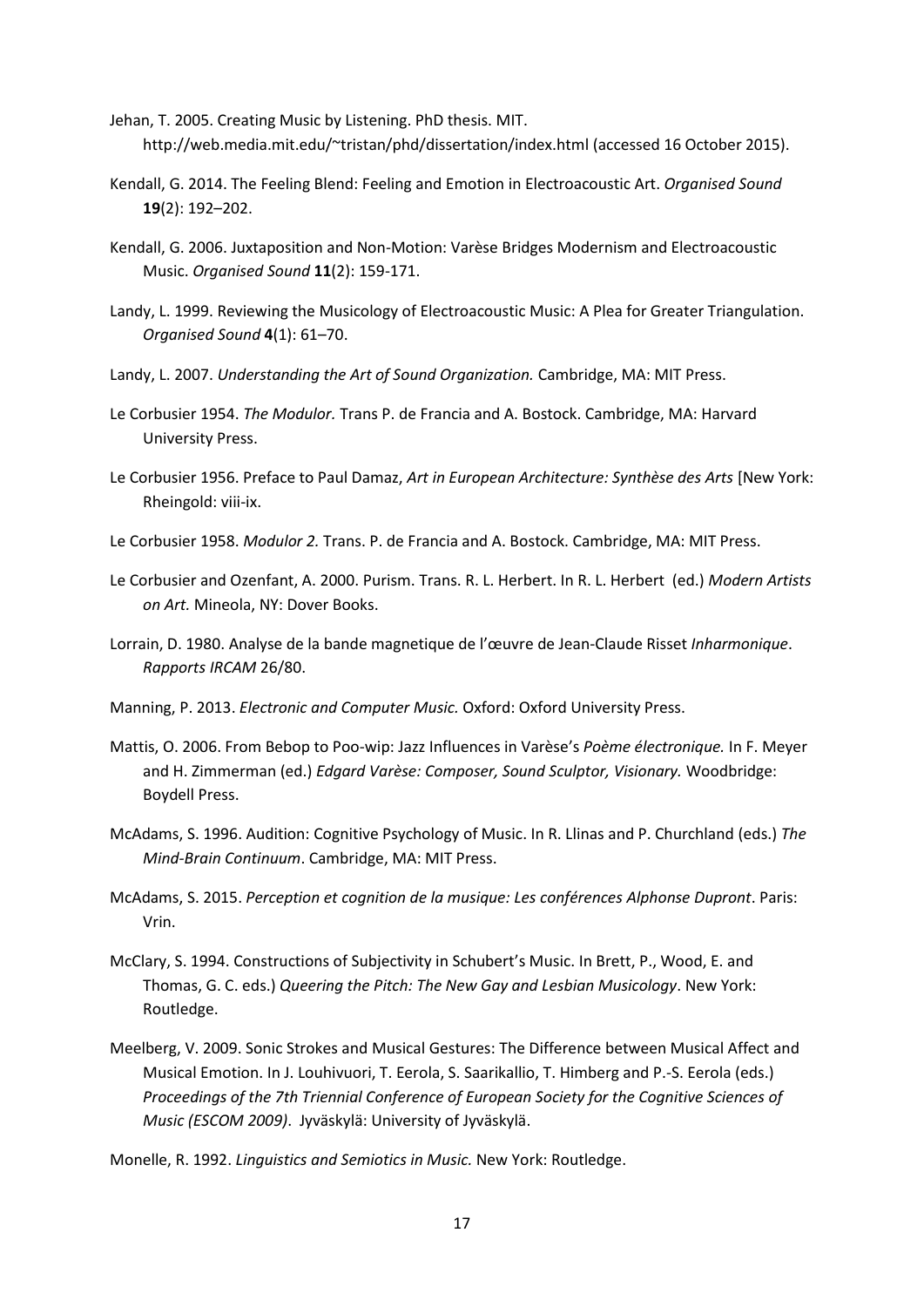- Nattiez, J.-J. 1990. *Music and Discourse: Toward a Semiology of Music.* Princeton: Princeton University Press.
- Osmond-Smith, D. 1989. Between Music and Language: A View from the Bridge. *Contemporary Music Review* **4**: 89–95.
- Park, T. H., Li, Z. and Wu, W. 2009. EASY DOES IT: The **E**lectro-**A**coustic Mu**s**ic Anal**y**sis Toolbox. *10th International Society for Music Information Retrieval Conference* (ISMIR). Kobe, Japan, 26–30 October.
- Radford, L. 2014. I am Sitting on a Fence. *eContact!* 15:4. [http://econtact.ca/15\\_4/radford\\_soundimage.html](http://econtact.ca/15_4/radford_soundimage.html) (accessed 18 November 2015).
- Ramsay, B. 2012. Analysis of 'Internal Clock' by Monolake[. http://researchspace.bathspa.ac.uk/6651/](http://researchspace.bathspa.ac.uk/6651/) (accessed 15 December 2015).
- Ratcliffe, R. 2013. Analytical Précis of Chime by Orbital: Towards an Analysis of Electronic Dance Music.<http://www.robertratcliffe.com/writing> (accessed 15 Decembert 2015).
- Reed, T. 2008. Planes of Discourse in Fixed Media Electroacoustic Music: A Comparative Study and Application of Analytical Approaches. Ph.D. thesis. University of Florida.
- Roy, S. 1998. Functional and Implicative Analysis of *Ombres Blanches*. *Journal of New Music Research*  **27**: 166–92.
- Schaeffer, P. 1966. *Traité des objets musicaux.* Paris: Éditions du Seuil.
- Schaeffer, P. 2004. Acousmatics. In C. Cox and D. Warner (eds.) *Audio Culture: Readings in Modern Music.* New York: Continuum.
- Schuller, G. 1965. Conversations with Varèse. *Perspectives of New Music* **3**(2): 32–7.
- Smalley, D. 1997. Spectromorphology: Explaining Sound-shapes. *Organised Sound* **2**(2): 107–26.
- Snarkmarket 2007. *Musical Genre Name Generator*. http://snarkmarket.com/blog/snarkives/music/musical\_genre\_name\_generator (accessed 10 June 2015).
- Thistlethwaite, N. and Vebber, G. 1998. *The Cambridge Companion to the Organ.* Cambridge: Cambridge University Press.
- Tilly, C. 1984. *Big Structures, Large Processes, Huge Comparisons*. New York: Russell Sage Foundation.
- Truax, B. 2008. Soundscape Composition as Global Music: Electroacoustic Music as Soundscape. *Organised Sound* **13**(2): 103–9.
- Van Hulle, D. 2015. *The New Cambridge Companion to Samuel Beckett.* Cambridge: Cambridge University Press.
- Varèse, L. 1972. *Varèse: A Looking-Glass Diary.* New York: W. W. Norton.